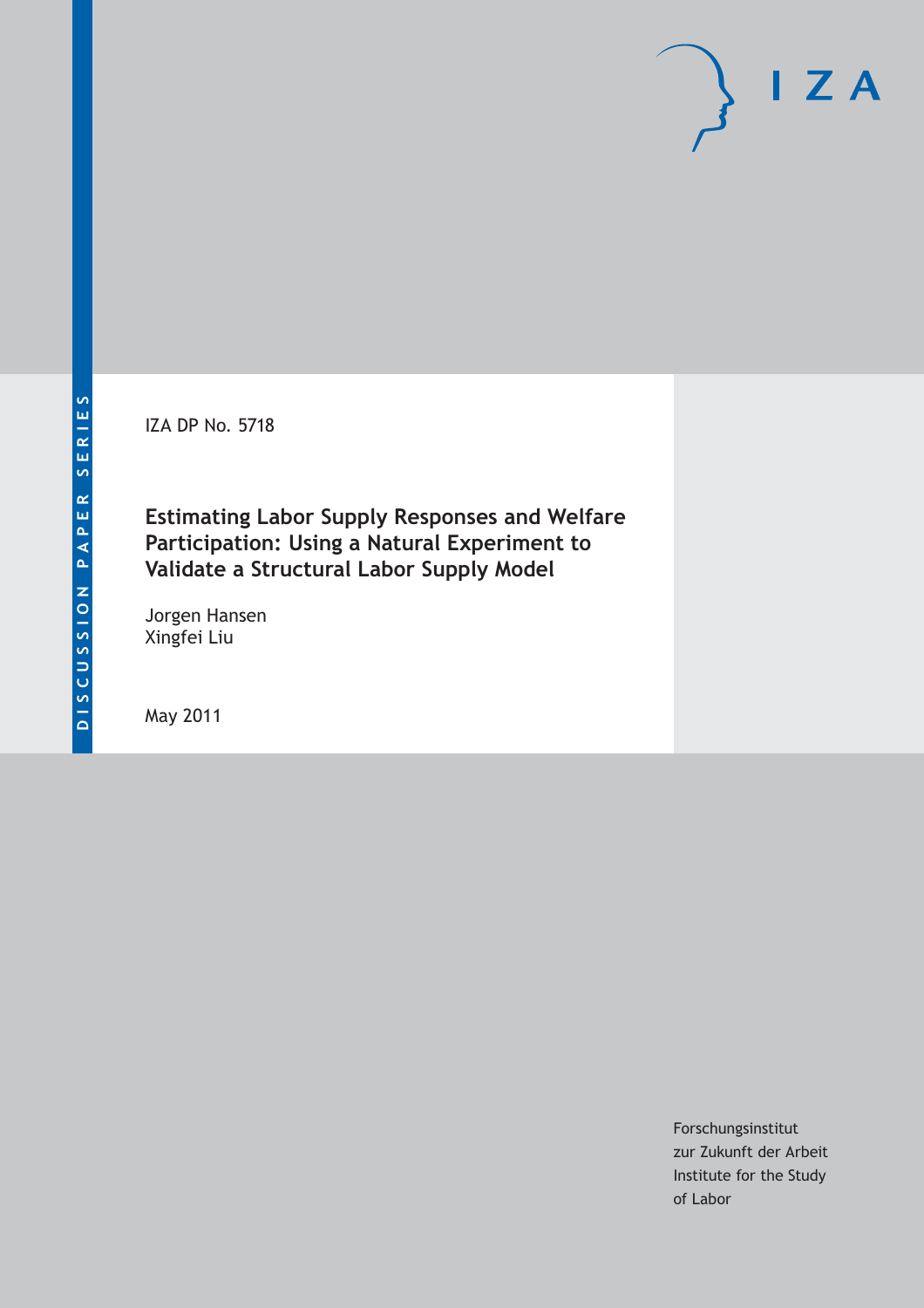# **Estimating Labor Supply Responses and Welfare Participation: Using a Natural Experiment to Validate a Structural Labor Supply Model**

### **Jorgen Hansen**

*Concordia University, CIRANO, CIREQ and IZA* 

#### **Xingfei Liu**

*Concordia University* 

Discussion Paper No. 5718 May 2011

IZA

P.O. Box 7240 53072 Bonn Germany

Phone: +49-228-3894-0 Fax: +49-228-3894-180 E-mail: iza@iza.org

Any opinions expressed here are those of the author(s) and not those of IZA. Research published in this series may include views on policy, but the institute itself takes no institutional policy positions.

The Institute for the Study of Labor (IZA) in Bonn is a local and virtual international research center and a place of communication between science, politics and business. IZA is an independent nonprofit organization supported by Deutsche Post Foundation. The center is associated with the University of Bonn and offers a stimulating research environment through its international network, workshops and conferences, data service, project support, research visits and doctoral program. IZA engages in (i) original and internationally competitive research in all fields of labor economics, (ii) development of policy concepts, and (iii) dissemination of research results and concepts to the interested public.

IZA Discussion Papers often represent preliminary work and are circulated to encourage discussion. Citation of such a paper should account for its provisional character. A revised version may be available directly from the author.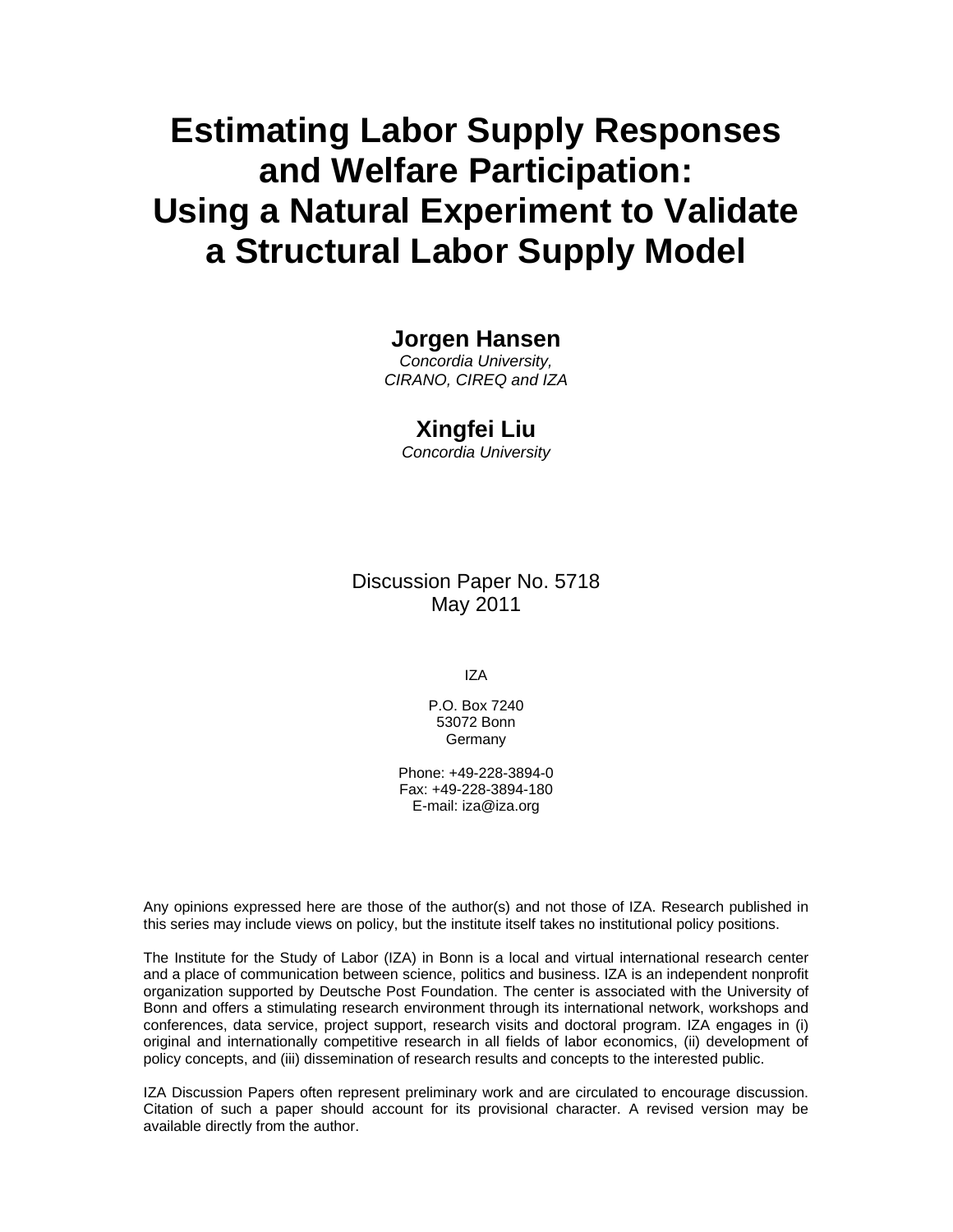IZA Discussion Paper No. 5718 May 2011

# **ABSTRACT**

### **Estimating Labor Supply Responses and Welfare Participation: Using a Natural Experiment to Validate a Structural Labor Supply Model\***

In this paper, we formulate and estimate an economic model of labor supply and welfare participation. The model is estimated on data on single men from Quebec drawn from the 1986 Canadian Census. Budget sets for each work-welfare combination – accounting for income taxes, tax credits and welfare benefit rules – are derived using a microsimulation model. We validate our model by comparing reactions to a welfare reform that implied a dramatic increase in welfare benefits predicted by our model to those obtained by using a regression discontinuity approach. The results show that our model is capable of recovering actual changes in labor supply and welfare participation. We also show the advantage of having estimated a structural model by illustrating how labor supply and welfare participation change when benefit levels change.

JEL Classification: J22

Keywords: labor supply, welfare participation, unobserved heterogeneity, natural experiment, regression discontinuity, microsimulation

Corresponding author:

-

Jorgen Hansen Department of Economics Concordia University 1455 de Maisonneuve Blvd W Montreal, Quebec, H3G 1M8 Canada E-mail: Jorgen.Hansen@concordia.ca

<sup>\*</sup> We thank seminar participants at Goteborg University and IZA for helpful comments and Kevin Milligan for providing detailed information on tax and benefit parameters.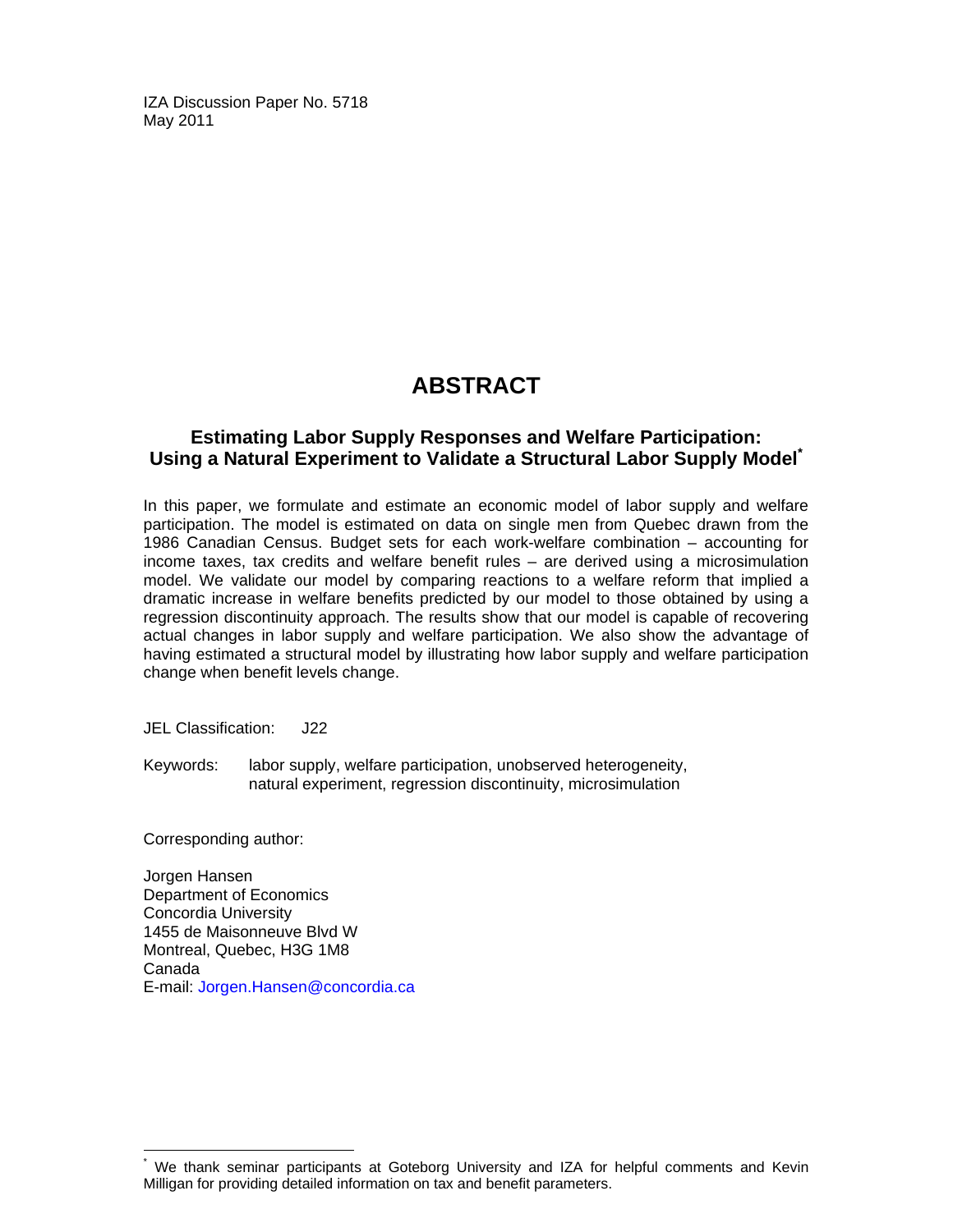### **1 Introduction**

Structural models that describe agents' actions are common in a wide range of topics in empirical economics and it is important to provide evidence on the validity of such models. This is especially true given that such models often rely on parametric or functional form assumptions. One validation strategy is to compare how well predictions from the model compare with actual observations and reject models that do not fit the data. However, a model whose outcomes compares favorably with the (within-sample) data may not be able to correctly forecast the impact of the large changes. Indeed, as mentioned in Keane and Wolpin (2006), forecasting the impact of large changes in the economic environment is a great challenge for structural models. Thus, a more appropriate approach to validate the model is to examine the behavioral implications of the model, in combination with within-sample model fit tests.

Ideally, validation of structural models requires access to randomized social experiments or large policy changes. Unfortunately, such opportunities are rare. One example is McFadden (1977) who utilized a large regime shift (the introduction of the Bay Area Rapid Transit (BART)) in his work on forecasting the demand for rail transport in the San Francisco Bay area. He estimated a structural model of travel demand before the introduction of the BART system and compared the forecast generated by his model to actual usage after BART's introduction. Wise (1985) exploited a randomized social experiment involving housing subsidies to evaluate a model of housing demand. Lise et al (2003) used data from the Self-Sufficiency Project, a Canadian large-scale experiment designed to move people off of welfare and into work, to validate a calibrated search-matching model of labor market behavior. Similarly, Todd and Wolpin (2006) used data from a largescale school subsidy experiment in Mexico, where villages were randomly assigned to control and treatment groups. Using only the control villages, they estimated a behavioral model of parental decisions about child schooling and work, as well as family fertility. The validity of the model was then assessed according to how well it could predict the behavior of households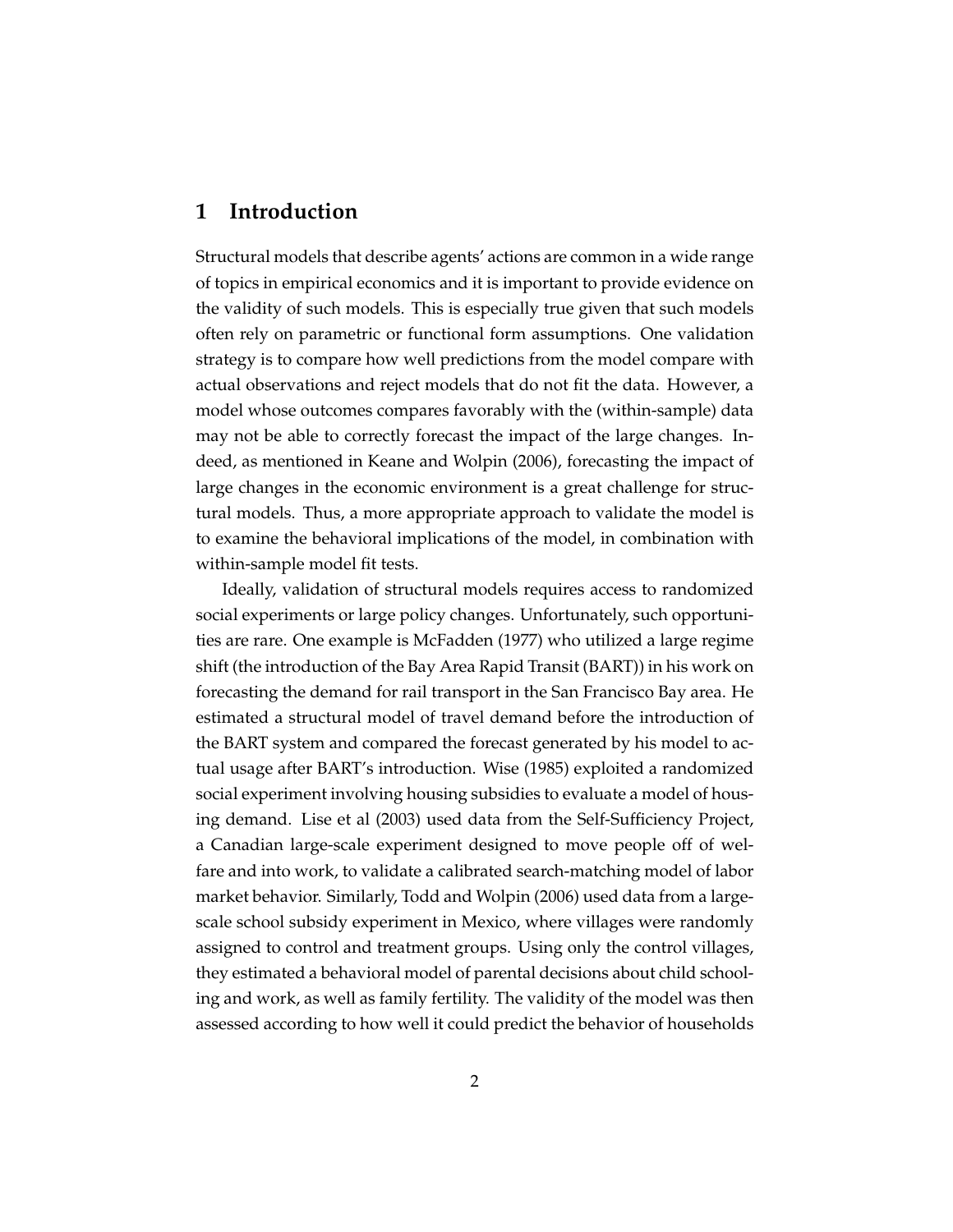in the treatment villages. Finally, Keane and Wolpin (2006) used a "nonrandom holdout sample" instead of a randomized social experiment or a large policy change. Their holdout sample differed significantly from the estimation sample along the policy dimension that the model was meant to forecast.

In this paper we exploit large policy change that took place in the Canadian province of Quebec in 1989. Prior to the change, unattached persons younger than 30 years old received substantially less in welfare payments than similar individuals 30 years of age or older.<sup>1</sup> This form of age discrimination was terminated in 1989 when monthly benefits increased from \$185 to \$507 (an increase of 175%) for those younger than 30 years old. A similarly large policy change is unlikely to happen again and it provides an opportunity for researchers to evaluate the impact of dramatic increases in welfare generosity on welfare use. Indeed, this policy has been utilized to assess how the benefit increase affected duration of welfare spells (Fortin et al, 2006) and the impact on employment and welfare participation rates (Lemieux and Milligan, 2008).

Our approach to validate our structural model is somewhat different from that used by McFadden (1977) who also utilized a large policy change. In particular, we first estimate our model on data from the 1986 Census (this Census was also used by Lemieux and Milligan, 2008). We then use our estimated preference parameters and predict outcomes given changes in the welfare benefit rules corresponding to the policy change. Finally, we compare our estimated impacts on employment and welfare participation with those obtained using a regression discontinuity (RD) approach. We also compare our results with those in Lemieux and Milligan (2008).

This paper makes two major contributions to the literature. First, we are able to assess the performance of a structural model of labor supply and welfare participation beyond a simple comparison of actual and predicted distributions of hours of work and welfare use. This should be very valuable as the capacity of this type of labor supply models to recover true

 $1$ Recipients were required to complete a form each month allowing officials to determine if respondents had reached age 30.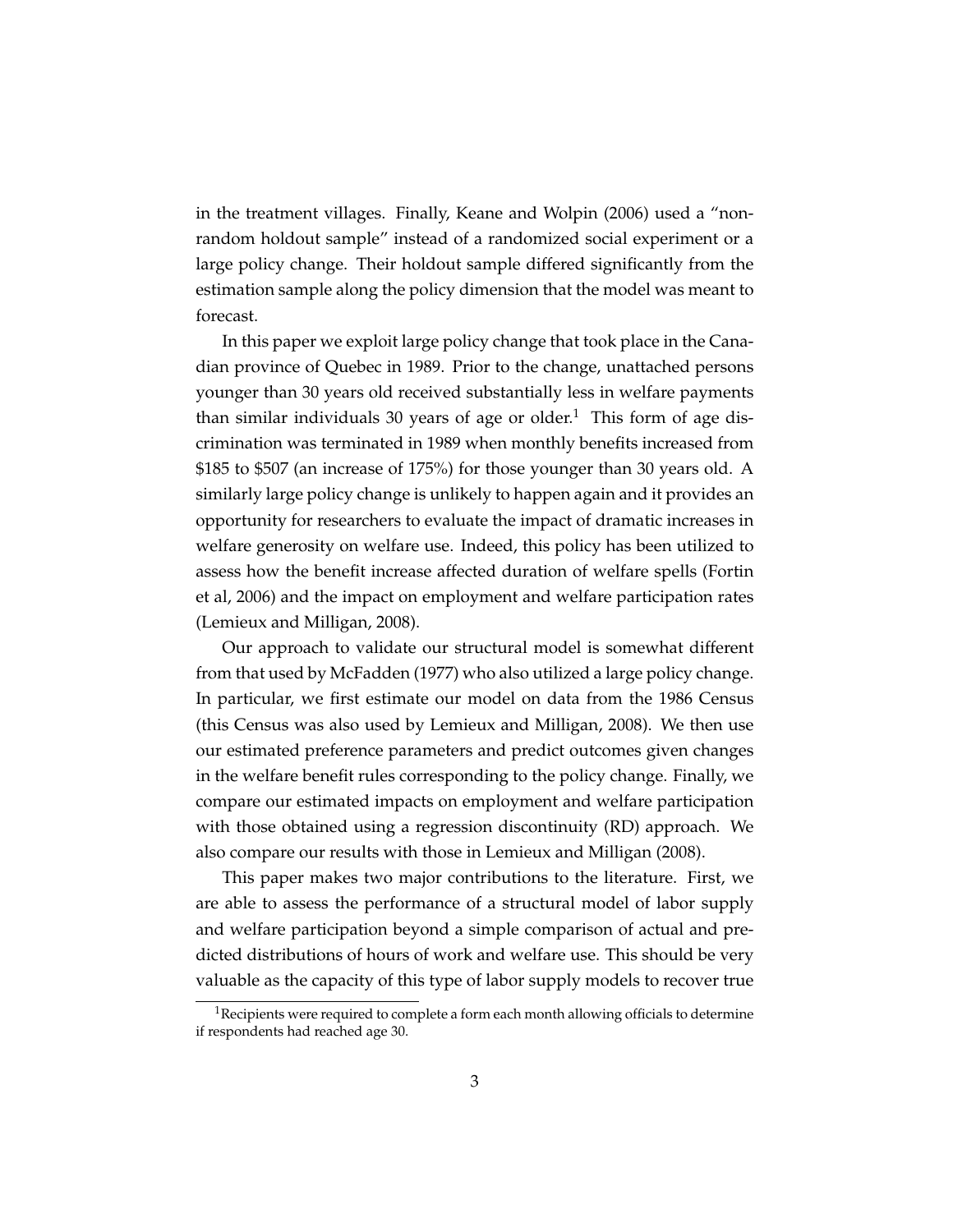effects under stringent parametric assumptions is virtually unknown.

Secondly, this paper illustrates the benefits of having access to a set of estimated preference parameters along with a structural model of labor supply behavior. In particular, our model allows us to recover a distribution of welfare responses as we marginally change benefit levels. This distribution is not identified in studies such as Lemieux and Milligan (2008), where only a single effect corresponding to a particular benefit change is identified.

Our results are encouraging as our preferred model specification predicts employment reductions, as a result of the dramatic increase in welfare benefits, similar to those obtained using RD. We also show that the changes in labor supply and welfare use are smaller for high school graduates than for high school drop-outs. Moreover, the effects are largest among those with lowest incomes. For those in the lowest income quartile, the benefit increase is predicted to reduce employment by 18 percent and increase welfare particpation with 64 percent. Finally, we illustrate how employment, welfare use and hours of work change as we marginally increase social assistance benefits. The responses to these benefit changes are highly nonlinear which suggest that results from experimental studies may only be of limited value when considering policy changes that differ from those used in the experiment.

The remainder of this paper is organized as follows. Section 2 provides a description of the change in welfare benefits that took place in Quebec in 1989 as well as a brief description of the main features of the Quebec income tax system. Section 3 presents the economic model and the empirical specification while Section 4 describes extensions of the basic model. The data used in the analysis is presented in Section 5 and the results are discussed in Section 6. Section 7 concludes the paper.

### **2 Social Assistance and Income Taxes in Quebec**

Prior to 1996, Canada's social assistance (or welfare) system was administered under the Canada Assistance Plan (CAP), an arrangement that al-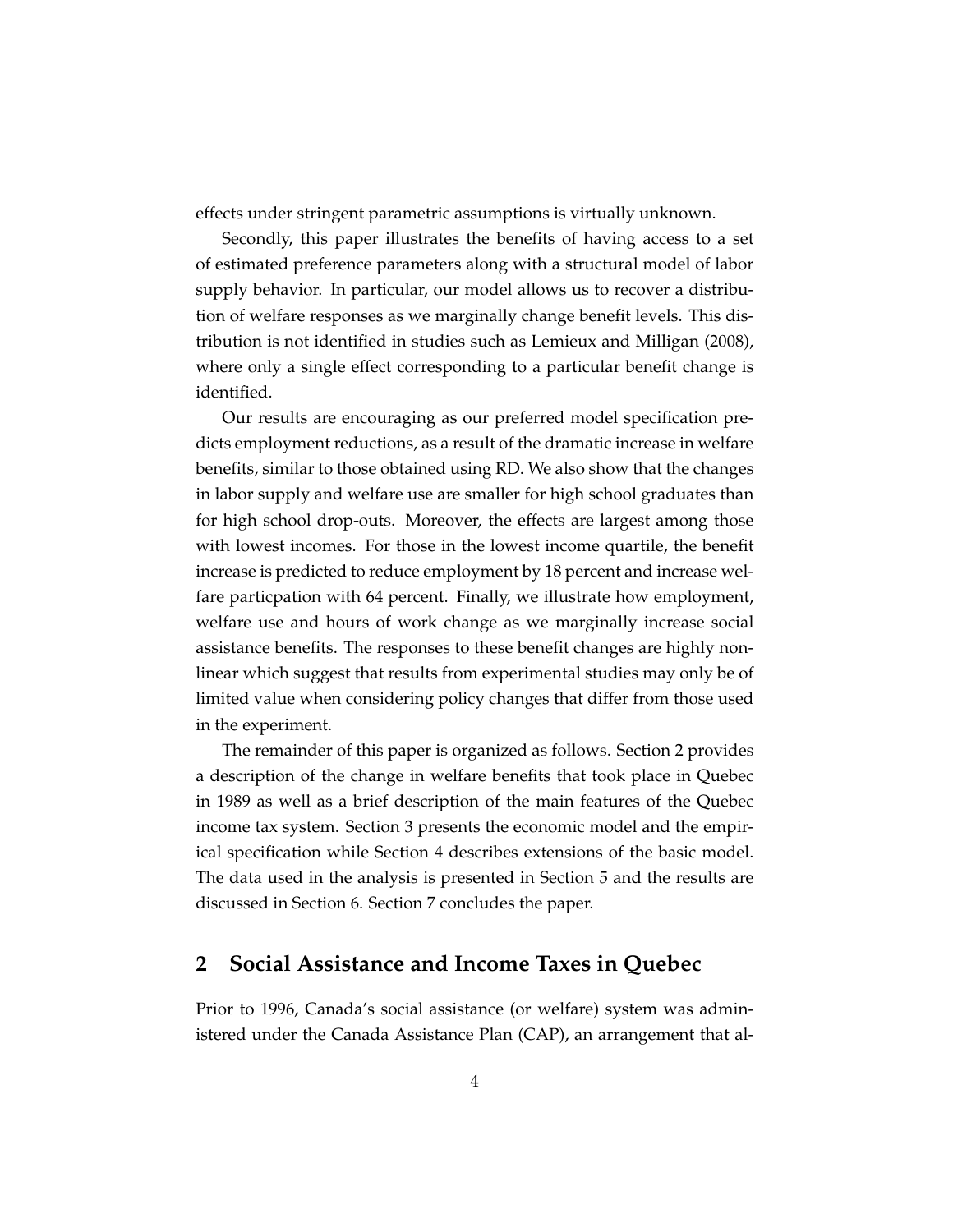lowed the cost of social policies to be shared by the federal government and the provinces and territories. On April 1, 1996, the Canada Health and Social Transfer (CHST) replaced the CAP and this meant that expenditures on health, education and social assistance became provincial jurisdictions. Consequently, there are thirteen distinct social policy systems in Canada as each province and territory designs, administers and delivers one of its own, although some federal assistance programs, most importantly the Canada Child Tax Benefit (CCTB), are also in place. All the provincial systems have complex rules which regulate the eligibility, rates of assistance, amounts of income and assets exempted from the calculation of the needs test, and other system specifics.

Unlike the U.S., social assistance in Canada provides any type of household, including those consisting of single persons without children, with financial support. In general, the only eligibility requirement is a household's need, regardless of cause. Eligibility for social assistance is established using a needs test.<sup>2</sup> That is, the total value of a household's nonexempted assets is calculated and compared with the maximum allowable level. Then, provided that a household's assets do not exceed the allowable level, the household's income from non-exempted sources is compared with its basic needs (food, clothing, shelter and utilities, household necessities, etc.), and if the cost of these basic needs exceeds the income, the household is eligible for social assistance.

In Quebec, social assistance programs are administered by "Ministère de l'Emploi et de la Solidarité sociale". There are many assistance programs available for Quebec residents. In order to be eligible for these programs, individuals will have to meet certain criterions. For social assistance, eligibility requires Quebec residency and that the applicant is 18 years or older, in addition to passing the basic needs test.

Regarding income taxes, the Quebec system was - and still is - composed of two parts, a provincial component and a federal component. In

<sup>&</sup>lt;sup>2</sup>Although the obligation to conduct a needs test was abolished when the Canada Health and Social Transfer replaced the Canada Assistance Plan in 1996, no province or territory has yet disposed of it.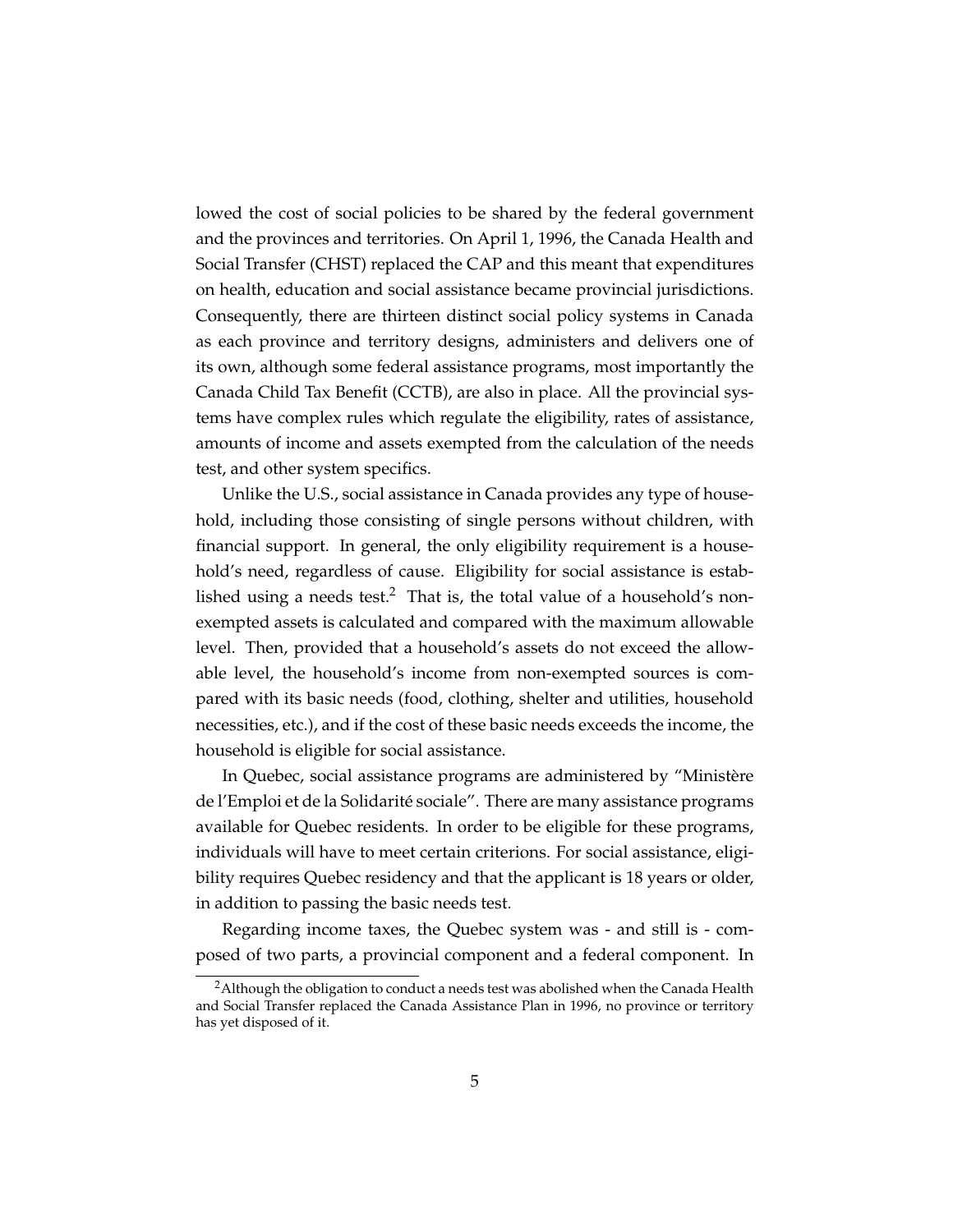general, similar tax rules regarding exemptions and deductions apply but individuals file separate returns. However, the marginal tax rates as well as the income levels at which they change differ between the two jurisdictions. For example, in 1985 (the year for our analysis) there were 10 federal tax brackets and 21 provincial tax brackets. The marginal tax rates are presented in Figure 1. The highest tax rate was 34 percent at the federal level and 33 percent at the provincial level. These high tax rates applied to earnings above \$62,657 (federal) and \$60,715 (provincial). Both the number of tax brackets and the level of the tax rates were substantially reduced during the late 1980s. During the same period, the basic tax exemption at the federal level was increased, further lowering the average federal tax rate.

### **3 Economic Model and Empirical Specification**

The traditional way to model labor supply assumes that the decision variable, hours of work, is continuous. However, this generally implies that restrictive assumptions must be made in order to guarantee statistical coherency (see for instance the discussion in MaCurdy, Green, and Paarsch (1990)). Moreover, an underlying assumption in traditional labor supply models is that the individual (or household) budget set is convex. Hence, to estimate a continuous labor supply model, a number of important simplifications of the income tax and transfer system must be made.

In this paper, we model labor supply as a discrete choice instead, following previous work by van Soest (1995), Hoynes (1996), Keane and Moffitt (1998), Blundell et al (2000), and Flood et al (2004). Unlike the continuous labor supply model, the discrete choice model allows us to include as many details as possible regarding the budget set. Specifically, we assume that each individual can choose among all the alternatives in the choice set of net income  $(NI)$ -leisure  $(L)$  combinations  $(NI_j, L_j)$ , where  $j = 1, ..., J$ . Further,  $L_i = TE - h_i$  where *TE* denotes total time endowment and is set to 4,000 hours per year.<sup>3</sup> Thus, the choice set for an individual contains *J*

<sup>&</sup>lt;sup>3</sup>TE can also be regarded as a parameter that can be estimated together with all other parameters.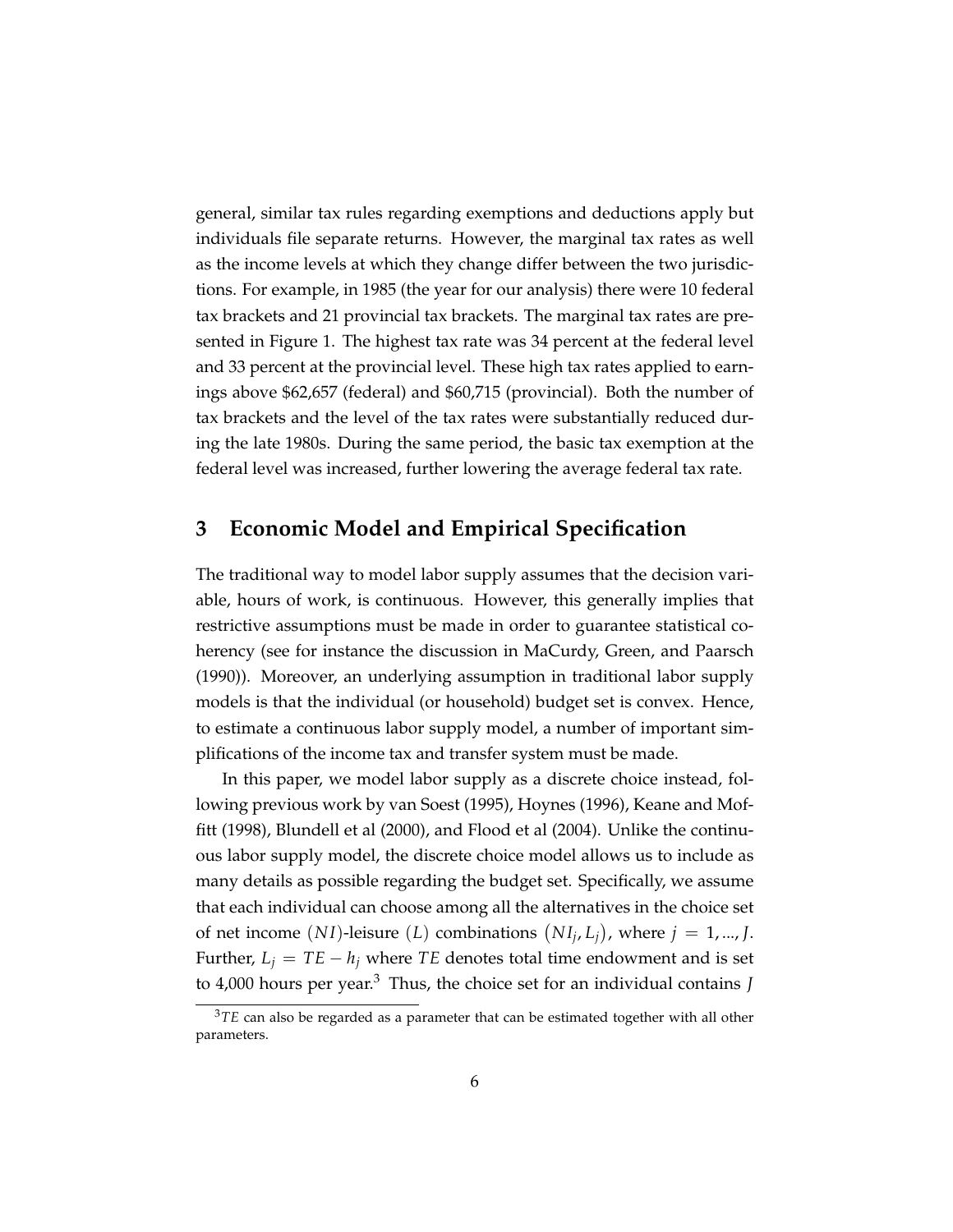different hours of work combinations. In the empirical part of the paper, we set  $J = 7<sup>4</sup>$ 

We assume that utility depends not only on income and leisure, but also on participation in welfare programs. We further assume that the utility function is increasing in income and leisure and decreasing in welfare participation. The disutility from participation in a welfare program is assumed to primarily reflect the non-monetary costs associated with participation in such programs, such as fixed costs or "stigma", and is included to account for nonparticipation among eligible individuals.<sup>5</sup>

Following van Soest (1995), we use a trans-log specification of the direct utility function, and for any specific individual we have

$$
U\left(NI,L\right) = \beta_{NI} log\left(NI\right) + \beta_{L} log\left(L\right) + \beta_{NIsq} \left(log\left(NI\right)^{2}\right) +
$$
  

$$
\beta_{Lsq} \left(log\left(L\right)^{2}\right) + 2\beta_{NIL} log\left(NI\right) log\left(L\right) - \phi_{SA} d_{SA}
$$
 (1)

where it is assumed that the disutility from receiving social assistance (*φSA*) is separable from the utility of leisure and net income (following Moffitt (1983) and Hoynes (1996)).

The individual chooses leisure time  $(L)$ , social assistance status  $(d_{SA})$ and consumption (or net income) by maximizing utility subject to the following budget constraint:

$$
NI_j = Wh_j + Y - t\left( Wh_j + Y^T - D\right) + B_{SA}\left( NI_j \right) d_{SA}
$$
 (2)

where  $NI_j$  is the income net of taxes at hours combination  $j(h_j)$ , W equals the before-tax hourly wage rate, *Y* denotes annual non-labor income,  $t(.)$  is a function that determines income taxes,  $Y<sup>T</sup>$  is taxable nonlabor income, and *D* represents deductions. Lastly, *BSA*(.) is a function that

<sup>&</sup>lt;sup>4</sup>We set  $h_1 = 0$ ,  $h_2 = 500$ ,  $h_3 = 1$ , 000,  $h_4 = 1$ , 500,  $h_5 = 2$ , 000,  $h_6 = 2$ , 500 and  $h_7 = 3$ , 000.

<sup>5</sup>What may appear as "stigma" or disutility from welfare participation may also result from the inability of the econometrician to measure true welfare eligibility. Moreover, imperfect information regarding benefit eligibility on behalf of the individual is also included in this non-monetary cost.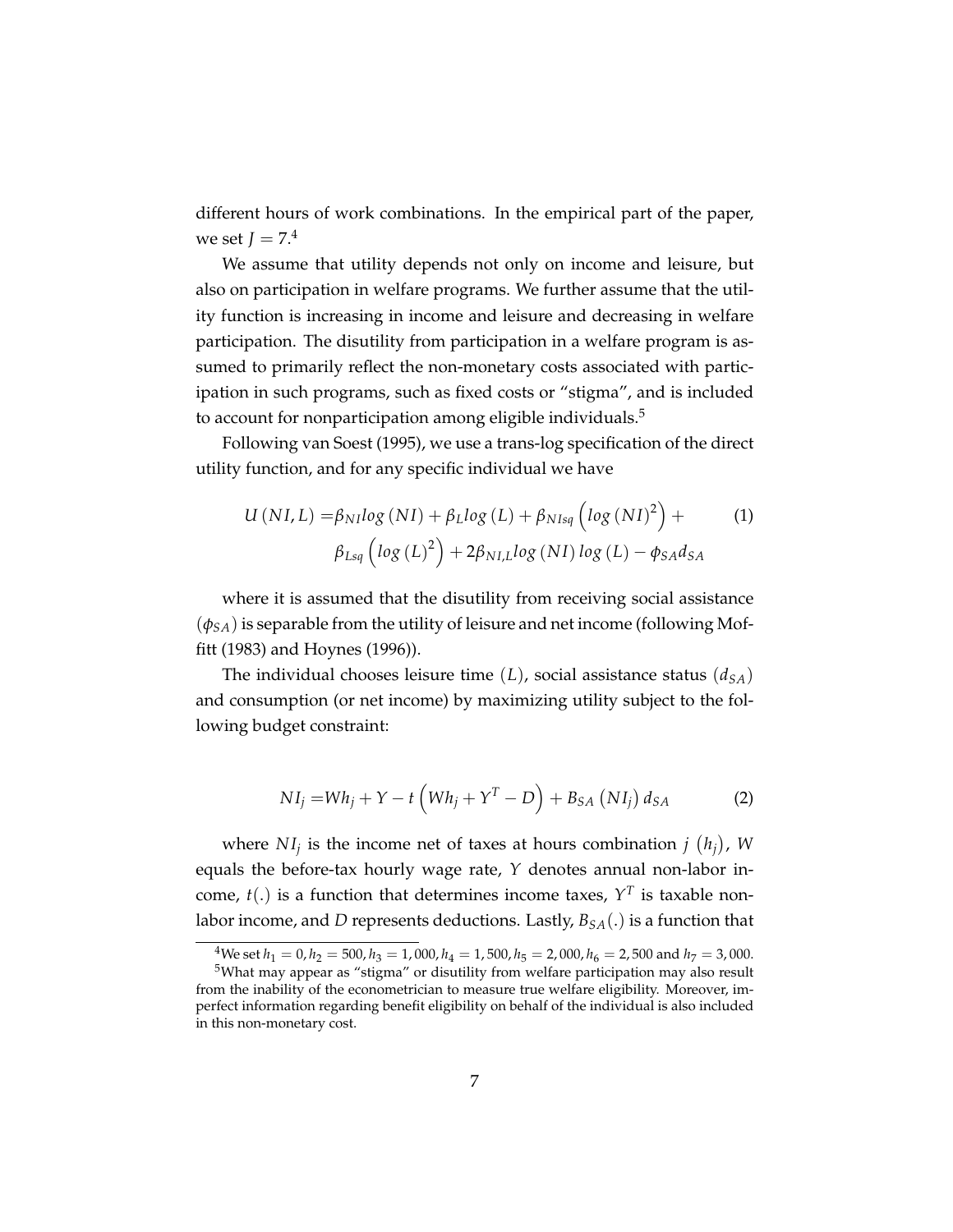determines social assistance benefits.

The addition of the disutility of welfare participation implies that an individual faces 2*J* work-welfare possibilities. However, some welfare states may be infeasible if the individual's income from work is sufficiently high to render him ineligible for SA. Solving the optimization problem requires evaluating the utility function in (1) for each possible combination of hours of work and welfare program participation and choosing the state that yields the highest utility.

To make the model operational, random disturbances are added to the utilities of all choice opportunities:

$$
U_{j,r} = U\left(NI_j, L_j\right) + \varepsilon_{j,r} \tag{3}
$$

where *j* represents the individual's choice of labor supply, *r* represents the individual's welfare participation state and *Uj*,*<sup>r</sup>* denotes the individual utility of choice  $(j, r)$ . We assume that  $\varepsilon_{j,r}$  follows a type I extreme value distribution with cumulative density  $Pr\left(\epsilon_{j,r} < \epsilon\right) = exp\left(-exp\left(-\epsilon\right)\right)$ . The error term  $\varepsilon_{i,r}$  can be interpreted as an unobserved alternative specific utility component or as an error in an individual's assessment of the utility associated with choosing the work-welfare combination  $(j, r)$  (optimization error). Given the distributional assumptions of the stochastic terms in the utility function, the contribution to the likelihood function for a given individual is

$$
l = \sum_{r=1}^{2} \sum_{j=1}^{J} p_{j,r} \delta_{j,r}
$$
 (4)

where

$$
p_{j,r} = \frac{exp (U_{j,r})}{\sum_{s=1}^{2} \sum_{t=1}^{J} exp (U_{t,s})}
$$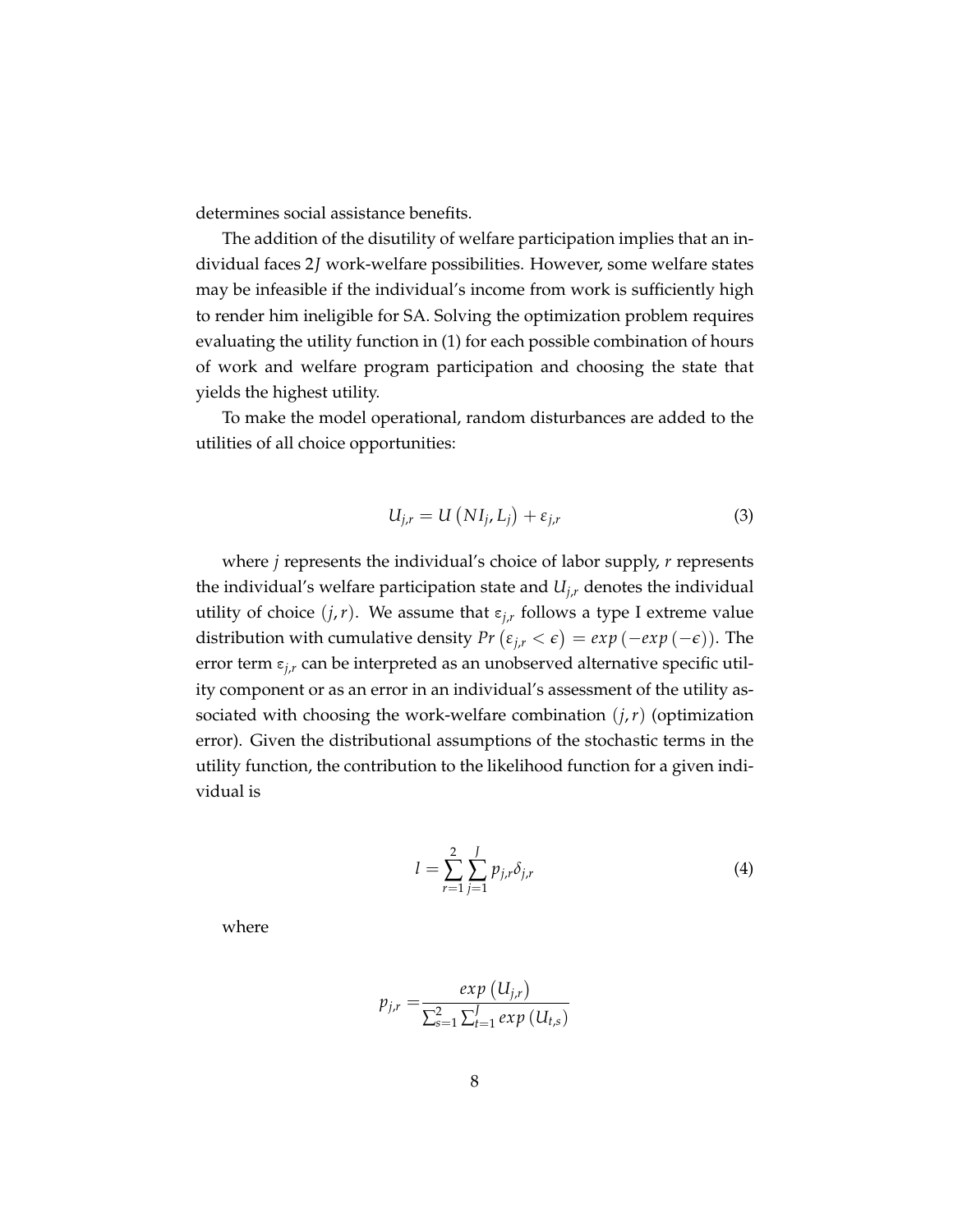and where  $\delta_{j,r}$  is an indicator for the observed state for each individual.

### **4 Extensions of the Basic Model**

#### **4.1 Heterogeneity in Preferences**

Previous studies have shown the importance of allowing for heterogeneity in preferences (e.g. Flood et al (2004)). Here, we introduce heterogeneity in preferences for leisure and welfare as follows

$$
\beta_L = \sum_{k=1}^K \beta_{L,k} x_k + \theta_L
$$
  
\n
$$
\beta_{NI} = \sum_{k=1}^K \beta_{NI,k} x_k + \theta_{NI}
$$
  
\n
$$
\phi_{SA} = \sum_{k=1}^K \beta_{SA,k} x_k + \theta_{SA}
$$
\n(5)

where the elements of the vector *x* are observed individual characteristics (age, education and immigrant status). *K* denotes the dimension of the vector  $x$ , while the  $\theta$ 's represent unobserved variables that affect preferences for leisure, consumption and welfare.

It is reasonable to assume that an important source for population heterogeneity is unobserved. In order to account for this, we formulate a finite mixture model, which allows for unobserved heterogeneity in a flexible way without imposing a parametric structure. This way of representing unobserved heterogeneity is similar to what Heckman and Singer (1984) suggested for duration data models. We assume that there exist *M* different sets of  $(\theta_L, \theta_{NI}, \theta_{SA})$  that determine an individual's preferences, each observed with probability  $\pi_m$  (where  $\pi_m > 0$  and  $\sum \pi_m = 1$ ,  $m = 1, ..., M$ . This specification allows for an arbitrary correlation between the individual's work effort, preference for consumption and preference for welfare participation.

Given the distributional assumptions of the stochastic terms in the util-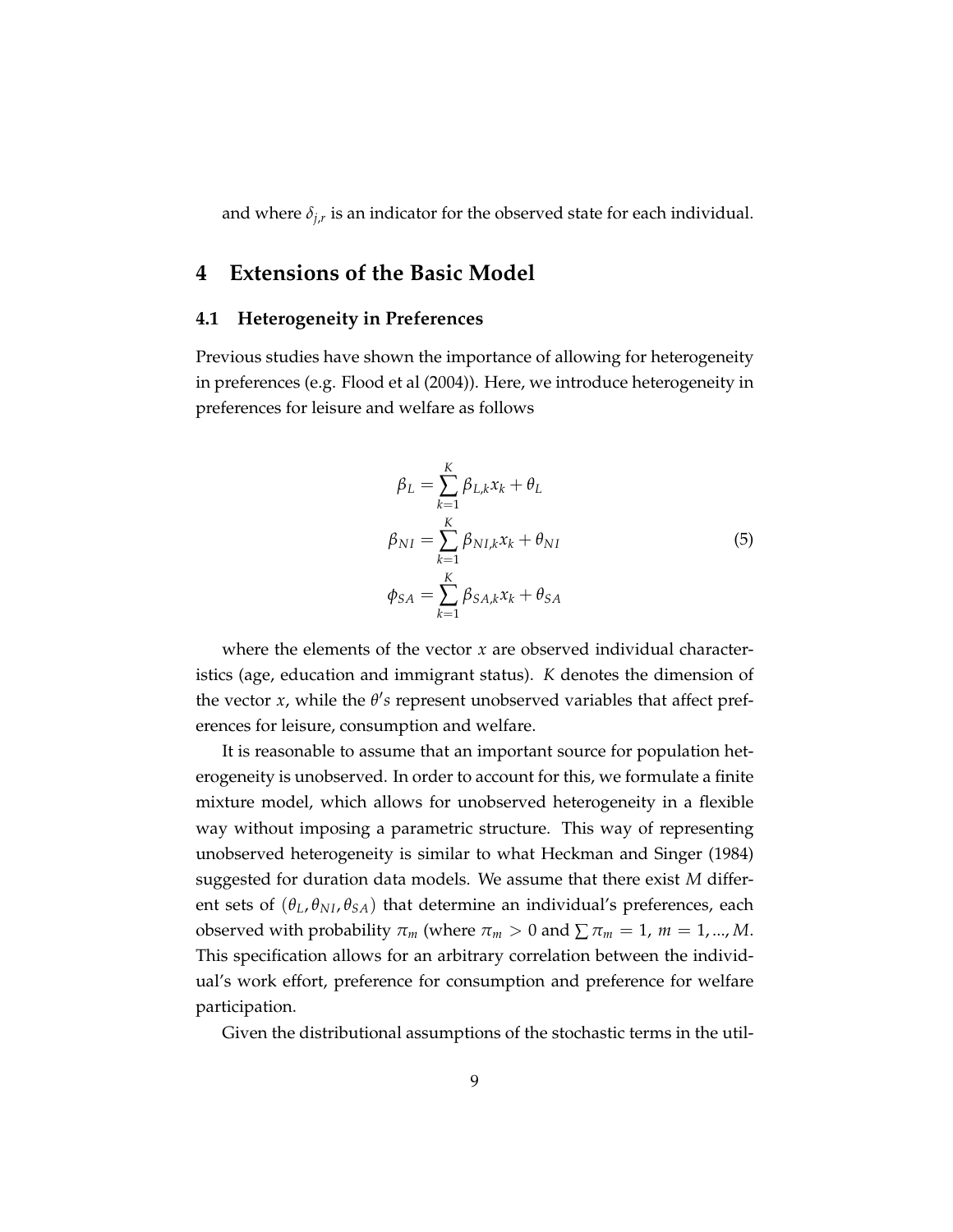ity function, the contribution to the likelihood function for a given individual is

$$
l = \sum_{m=1}^{M} \pi_m \left\{ \sum_{r=1}^{2} \sum_{j=1}^{J} (p | \Theta)_{j,r} \right\} \delta_{j,r}
$$
 (6)

where

$$
(p|\Theta)_{j,r} = \frac{exp(U_{j,r}|\Theta)}{\sum_{s=1}^{2} \sum_{t=1}^{J} exp(U_{t,s}|\Theta)}
$$

and where  $\Theta = {\theta_L, \theta_{NI}, \theta_{SA}}$ . This expression simply denotes the probability that the utility in state  $(j, r)$  is the highest among all possible workwelfare combinations, conditional on unobserved preferences.

#### **4.2 Fixed Costs of Work**

The model fit obtained from the basic model reveals that such a simple representation of preferences is unable to capture the observed distribution of hours of work in our sample. In particular, the fraction of part-time workers is overestimated and the peak around full-time is underestimated. A similar problem has been noted in previous work (e.g. Dickens & Lundberg (1993), van Soest (1995), Aaberge et al (1995, 1999) and Flood et al (2004)).

Aaberge et al (1995, 1999) address this issue by specifying a general labor supply model that incorporates job offers with different contracted hours of work. In this paper we adopt a simpler approach following van Soest and Das (2001). In particular, we replace *log* (*N I*) for employed individuals with  $log(NI) - log(FC)$  where *FC* is a parameter to be estimated that denotes fixed costs of work. Since utility increases with income, positive costs (*FC*) reduce the utility of working while having no effect on the utility associated with not working.<sup>6</sup>

<sup>&</sup>lt;sup>6</sup>In addition to adding heterogeneity in preferences and fixed costs of work, we have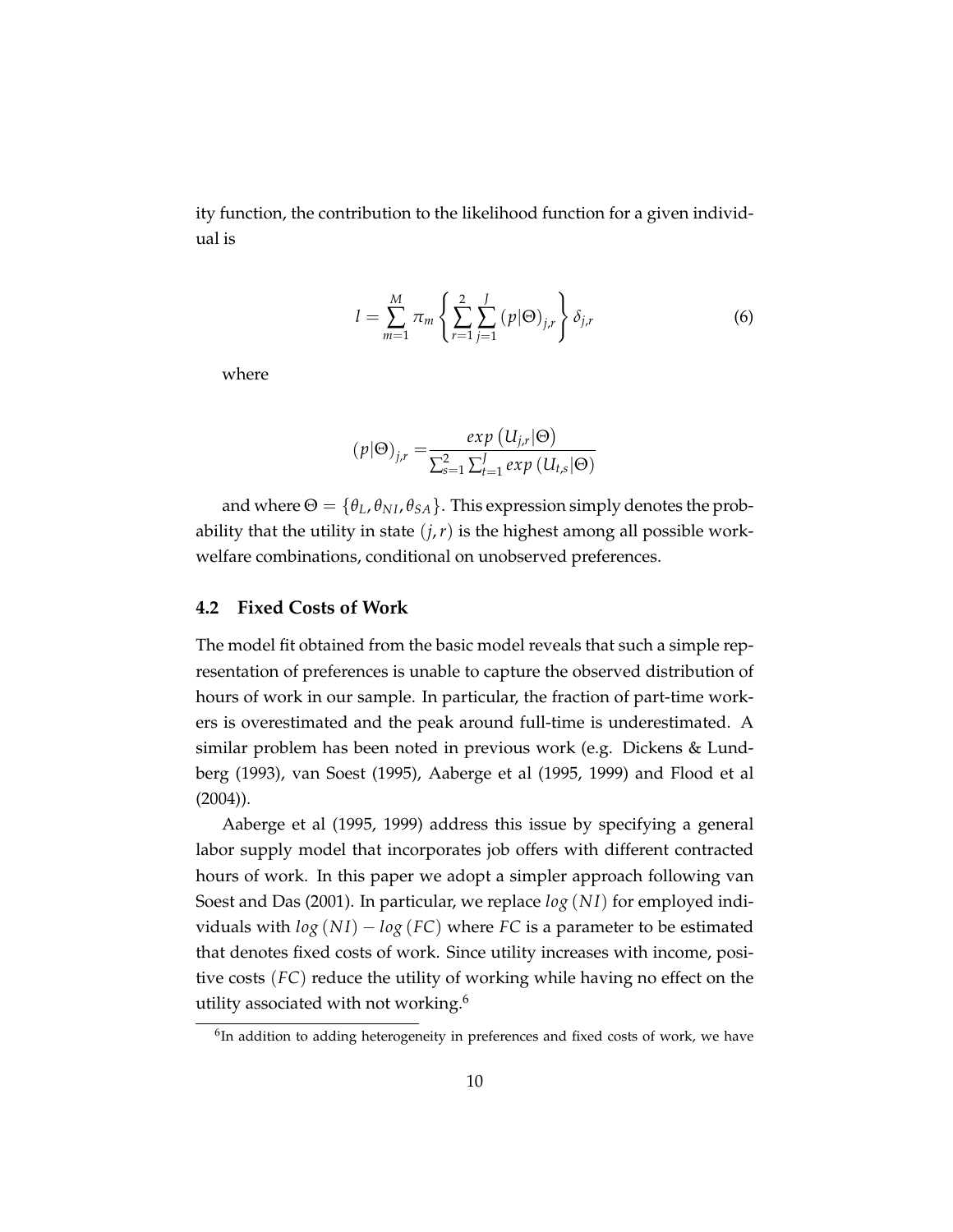### **5 Data**

#### **5.1 Description of the Data and Sampling Procedures**

The data employed in this study are drawn from the 1986 Canadian Census.<sup>7</sup> The data are extracted from a sample of  $500,434$  individuals who accounted for approximately 2% of the Canadian population at the time.<sup>8</sup> The data contain detailed information on demographic, social and economic data such as income, age, education and immigration status.

In this paper we attempt to obtain a sample that resembles the one used in Lemieux & Milligan (2008) as much as possible. However, minor differences exist since we do not have access to the restricted Census master files. Like Lemieux & Milligan (2008), we restrict our sample to single males without children residing in the province of Quebec in 1985. Further, we remove males younger than 20 and older than 39 as of June 3rd in 1986. Unlike Lemieux & Milligan (2008), we remove married males from the sample.<sup>9</sup> While Lemieux & Milligan (2008) focus on a sample consisting of those who dropped out of high school, we also include individuals who have graduated from high school but have acquired no further education. Removing high school graduates from our sample yields a sample of only 327 males. Our final sample, including high school graduates, consists of 1,034 males.

#### **5.2 Variable Definitions**

In order to estimate our structural labor supply model, we need information on individuals' labor supply decisions. Furthermore, since we are

also explored the possibility that wages are measured with errors and that wages may be endogenous. In both cases, we find no evidence suggesting that incorporating these issues into our model improve its performance. This finding is consistent with the results in van Soest (1995).

 $7$ Specifically, we utilized the public use micro-data file on individuals from the 1986 Census of Canada.

 ${}^{8}$ The target population for the 1986 Census includes all individuals except for institutional residents and residents of incompletly enumerated Indian reserves or settlements.

<sup>&</sup>lt;sup>9</sup>Including married individuals would necessitate a different economic model that accounts for joint household decisions.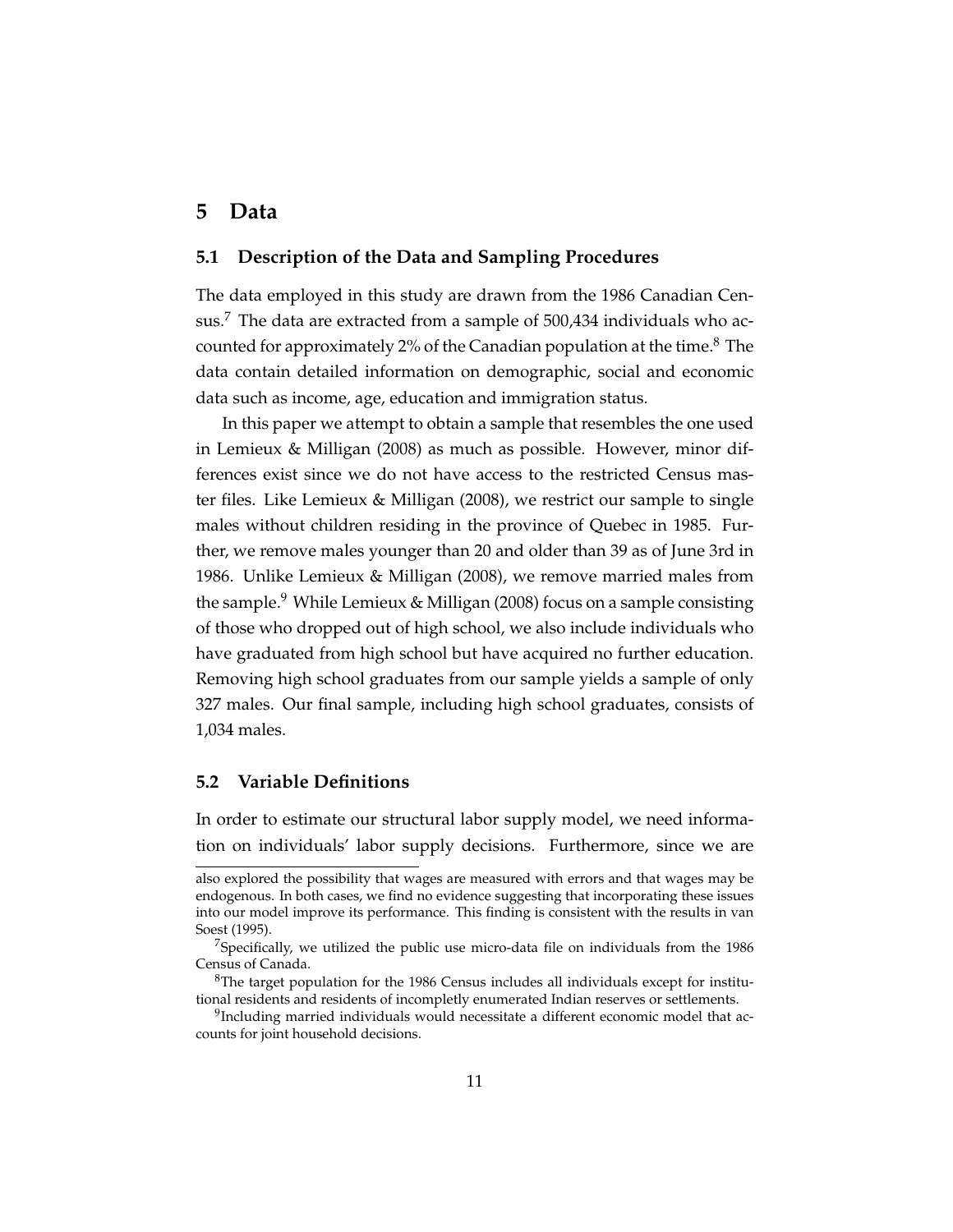also modeling individuals' welfare decisions, we need information on welfare participation as well. More importantly, our model assumes that individuals optimally select themselves into different work-welfare categories. Thus, we need to calculate net (or disposable) income for each person and each work-welfare alternative. These calculations are based on a small micro-simulation model that we constructed using details from the 1985 Quebec and Federal Income Tax Schedules.<sup>10</sup>

In order to create annual hours of work for each individual, we combine information on weeks worked in 1985 with hours worked in the reference week (which occurred in 1986). It includes working for wages, salary, tips or commission, working in own business, farm or professional practice, or working without pay in a family business or farm owned or operated by a relative living in the same household. We excluded males who worked less than 13 weeks and those who worked less than 4 hours during the reference week. We further removed males who reported more than 3,640 hours of work in 1985.

The 1986 Census collects yearly wage and salary income, which refers to gross wages and salaries before deductions for items such as income tax. Military pay and allowances, tips, commissions, bonuses and piecerate payments as well as occasional earnings in 1985 are also included in this variable. Hourly wages are calculated by dividing the yearly wage and salary income measure by our constructed measure of annual hours of work. We exclude males who received self-employment income and those whose hourly wage fell below the minimum wage level in Quebec in 1985. Moreover, we excluded males whose hourly wage exceeded \$68.

Unfortunately, the Census data contain no direct information on social assistance (or welfare). However, there is information on whether the respondent received any government transfer payments apart from child related transfers (family allowances and federal child tax credits), pensions (Old Age Security, Guaranteed Income Supplements and Canada/Quebec Pension) and unemployment insurance benefits. For our sample of single,

 $10$ We utilized information on tax and benefit parameters kindly provided by Kevin Milligan.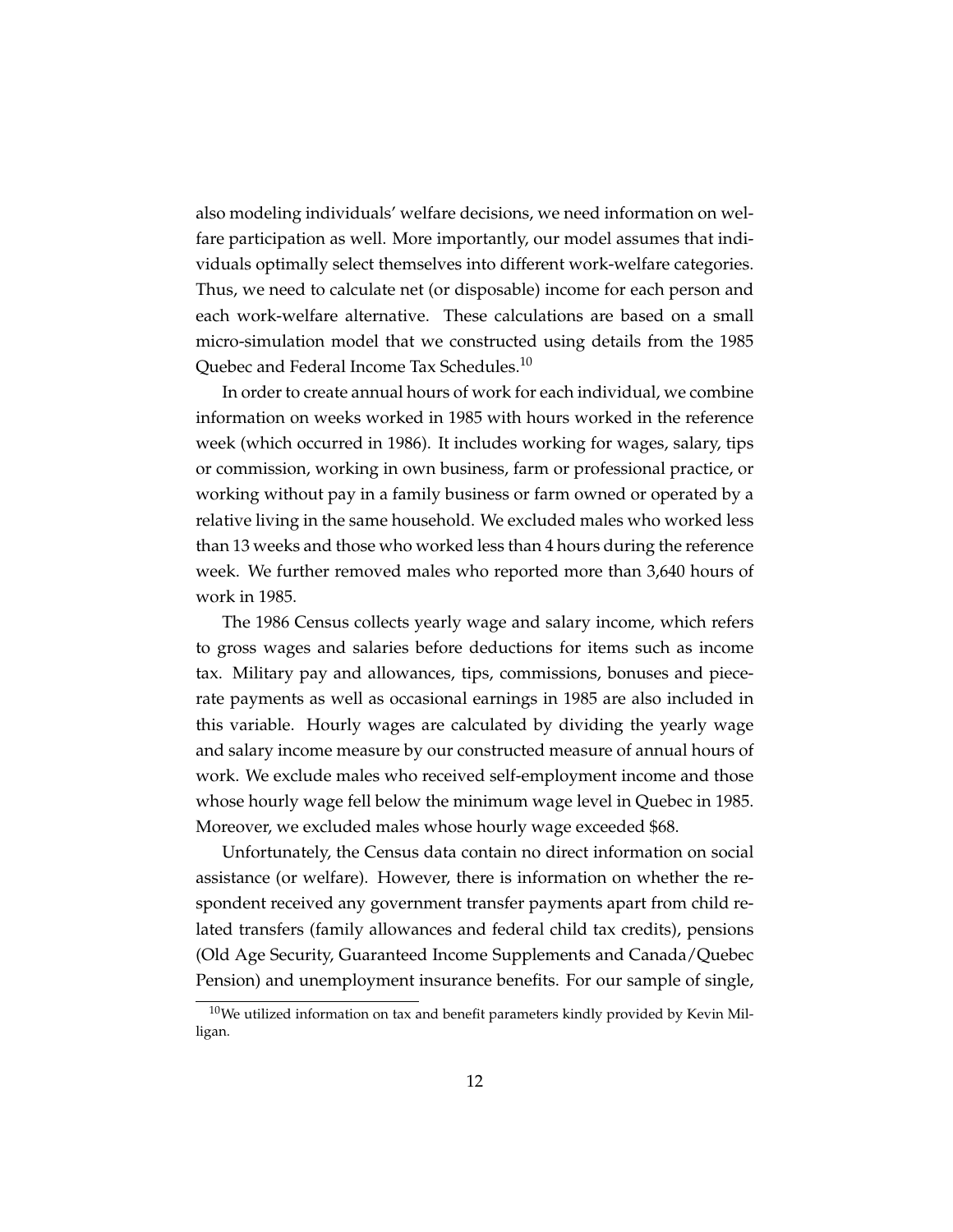young males, we believe that this measure provides a reasonable measure of social assistance receipt. As mentioned in Lemiuex & Milligan (2008), "... social assistance benefits are by far the largest component of the "other transfers" variable".<sup>11</sup>

#### **5.3 Descriptive Statistics**

In Table 1 we present average employment and welfare participation rates for a sample that includes both high school drop-outs and high school graduates as well as separately for the two groups. The employment rates are substantially lower for males without a high school diploma. Defining employment using information on weeks worked in 1985, the employment rate is 0.607 for high school drop-outs while it is 0.867 for those with high school as their highest degree. An alternative employment definition, based on work status during the Census reference week, is available in the data. Again, we find that there is a large employment gap between the two groups, 0.638 for drop-outs compared to 0.897 for high school graduates. Regardless of definition, the employment rates for high school drop-outs are comparable to those presented in Lemieux and Milligan (2008).

Table 1 also shows the proportion of respondents that received any social assistance benefits. As for employment rates, there are large differences in welfare participation across educational attainment and the proportion of recipients among high school graduates is 0.107 while it is 0.252 for high school drop-outs. The figure for the latter group again compares favorably to the proportion in Lemieux and Milligan (2008). Overall, labor market outcomes of our sample of high school drop-outs is quite similar to those presented in Lemieux and Milligan (2008), although the sample sizes differ.

In Table 2, we present sample averages of selected individual characteristics in our sample, separate for those with and without social assistance. As shown in Table 1, Table 2 reveals that welfare participants generally have lower educational attainment (only 48.1 percent are high school grad-

 $11$ Lemieux and Milligan (2004) show that 85 percent of income included in "other transfers" in the Census is social assistance payments.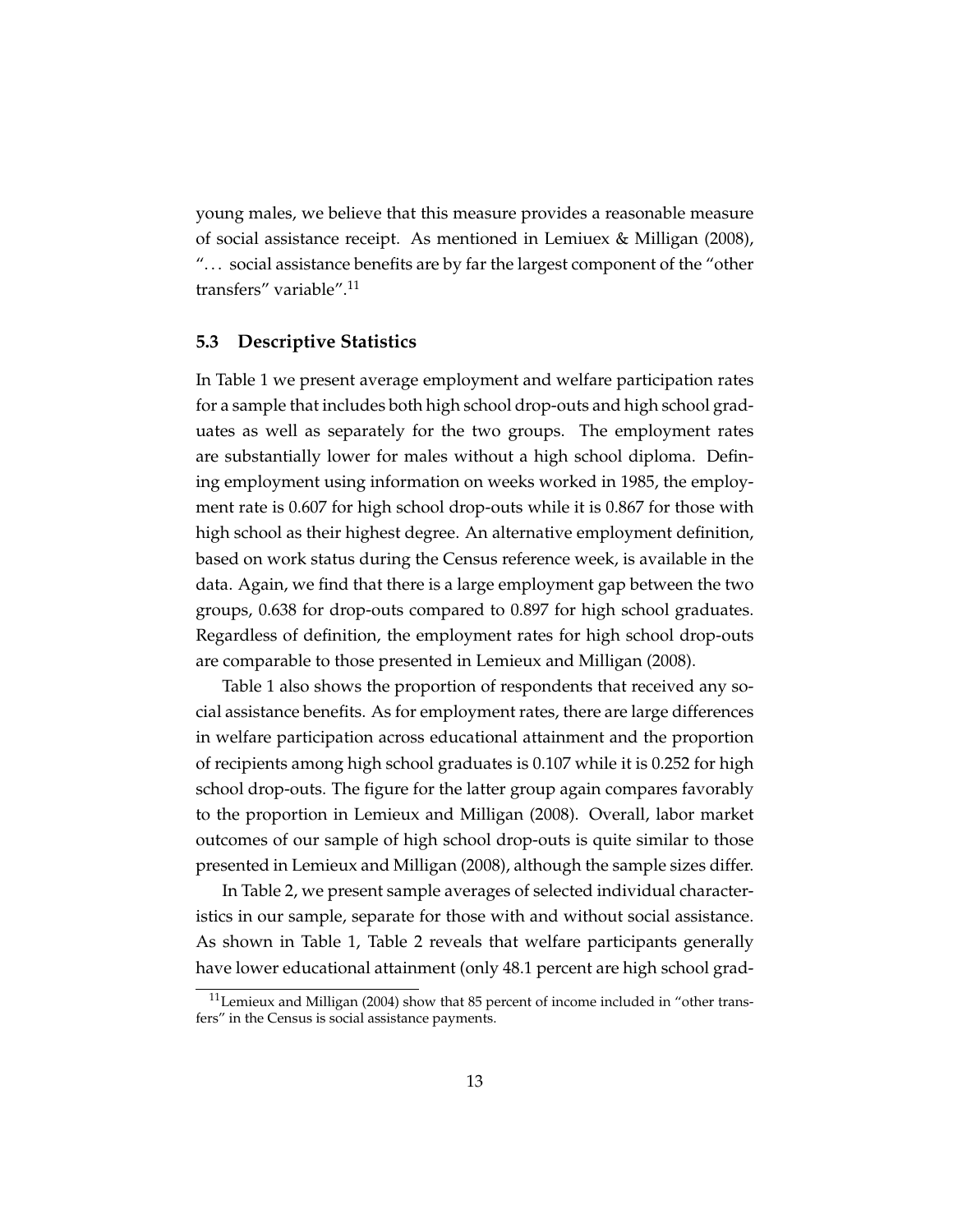uates). Furthermore, welfare recipients are slightly older while the fraction of the sample that was born in a foreign country is higher among those who did not receive welfare. Finally, only a small fraction of those who received welfare were employed.<sup>12</sup> Also, for the welfare recipients who worked, they worked fewer hours than those who did not claim welfare benefits (250 hours per year versus 1,680 hours).

### **6 Results**

#### **6.1 Model Comparison and Validation**

We have estimated a number of different specifications of the structural labor supply model described above and used the estimated preference parameters to predict changes in employment and welfare use as a result of the introduction of higher welfare benefits for those under the age of 30. The results are presented in Table 3.<sup>13</sup> We assess each specification using three critieria. First, we compare predictions of annual hours of work with those observed in the data. Using the seven classes of hours of work, we calculate a goodness-of-fit statistic that is chi-square distributed. These statistics are reported in column one. Secondly, we compare the predicted changes in employment and welfare use with those obtained using Regression Discontinuity methods. Finally, we use the Akaike information criteria to further discriminate among the model specifications.

The first set of rows show results from model specifications where the preference parameters associated with leisure, consumption and welfare are parameterized as functions of observed characteristics (age, education and immigrant status) but where there is no unobserved heterogeneity embedded in the preferences. Within this class of models, we considered alternative representations of costs of work (see Section 4.2 above). First, the model was estimated ignoring such costs altogether. The model fit statistic

<sup>&</sup>lt;sup>12</sup>This is true regardless of how employment is defined (employment rate last year or during Census week). The employment rate in Table 2 is based on employment rate last year.

<sup>&</sup>lt;sup>13</sup>Complete estimation results are available upon request.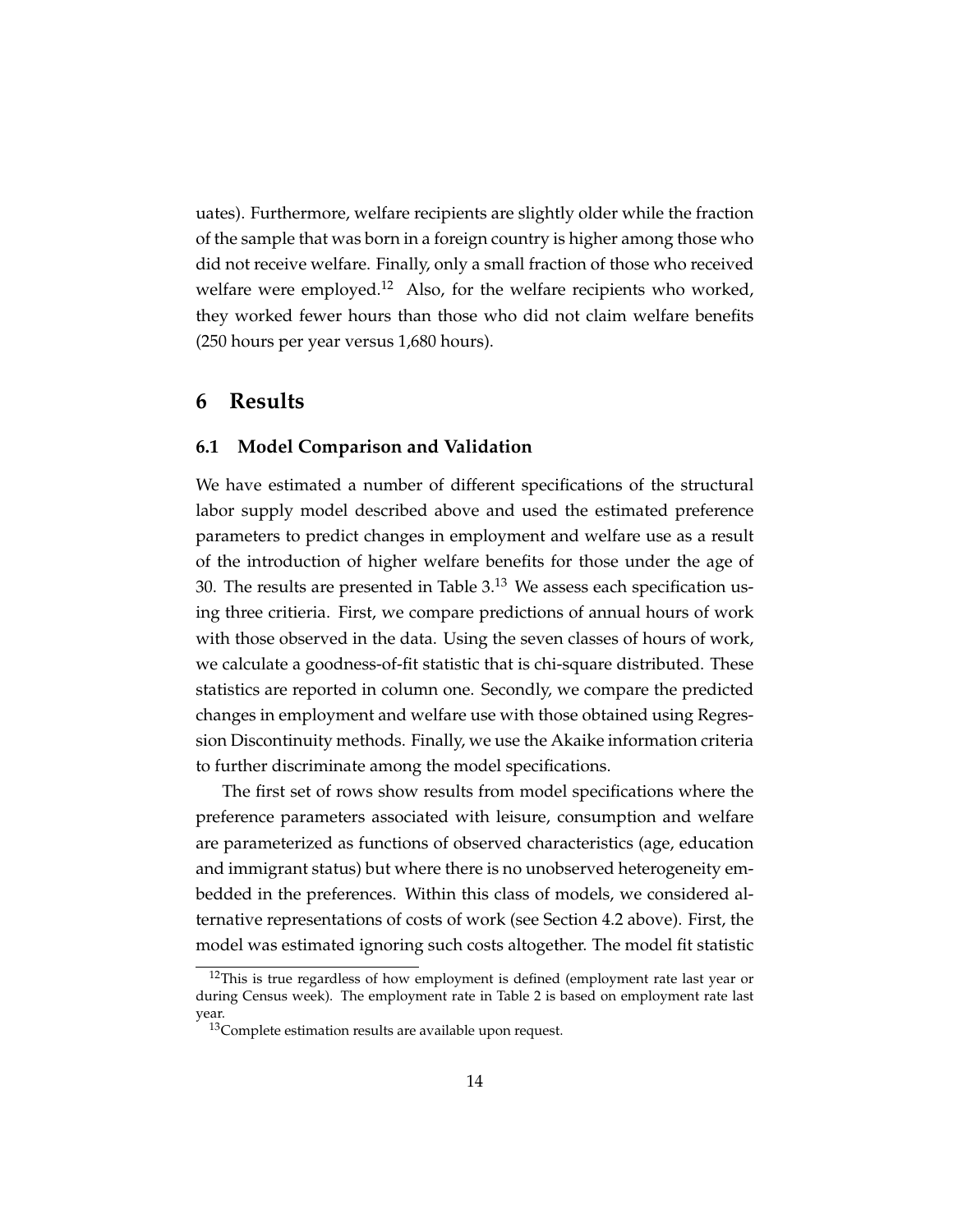in this case is large (287.8) and the null hypothesis of similarity between model predictions and data is rejected. Hence, this model specification does not pass the first of our validation criteria. Furthermore, the estimated impacts of the welfare reform on employment and social assistance are substantially smaller than those obtained using RD.

The second model specification, within the class of models that assume away unobserved heterogeneity, includes an additional parameter designed to pick up monetary and non-monetary costs associated with different hours of work arrangements. Although the addition of this parameter substantially improves the model fit (the chi-square statistic drops from 287.8 to 74.5) the null hypothesis of similarity between model predictions and data is still rejected. The simulated impacts of the welfare reform on employment and welfare use are substantially larger than for the model without a control for fixed costs of work. The impacts are also larger than those obtained using RD. Thus, although the addition of fixed costs to the model specification improved the performance of the model, it does not pass the validation criteria discussed above.

The remaining sets of results in Table 3 are all based on model specifications where we have added unobserved heterogeneity to the preferences for leisure, consumption and welfare use as discussed in Section 4.1 above. As is generally the case with these type of models, we start by assuming a distribution with two support points and then proceed if there is an improvement in AIC.

The results obtained with two support points suggest a dramatic improvement in model fit for the model specification with fixed costs.<sup>14</sup> According to all three selection criteria, the model with unobserved heterogeneity outperforms the one without these heterogeneity terms. As we add support points, performance improve and for the specification with four types, we fail to reject the null hypothesis that model predictions and data are similarly allocated across the seven hours classes. Moreover, the estimated effects of the welfare reform on employment and welfare partic-

<sup>&</sup>lt;sup>14</sup>Given the inferior performance of the model without fixed costs above, we do not consider that model specification further.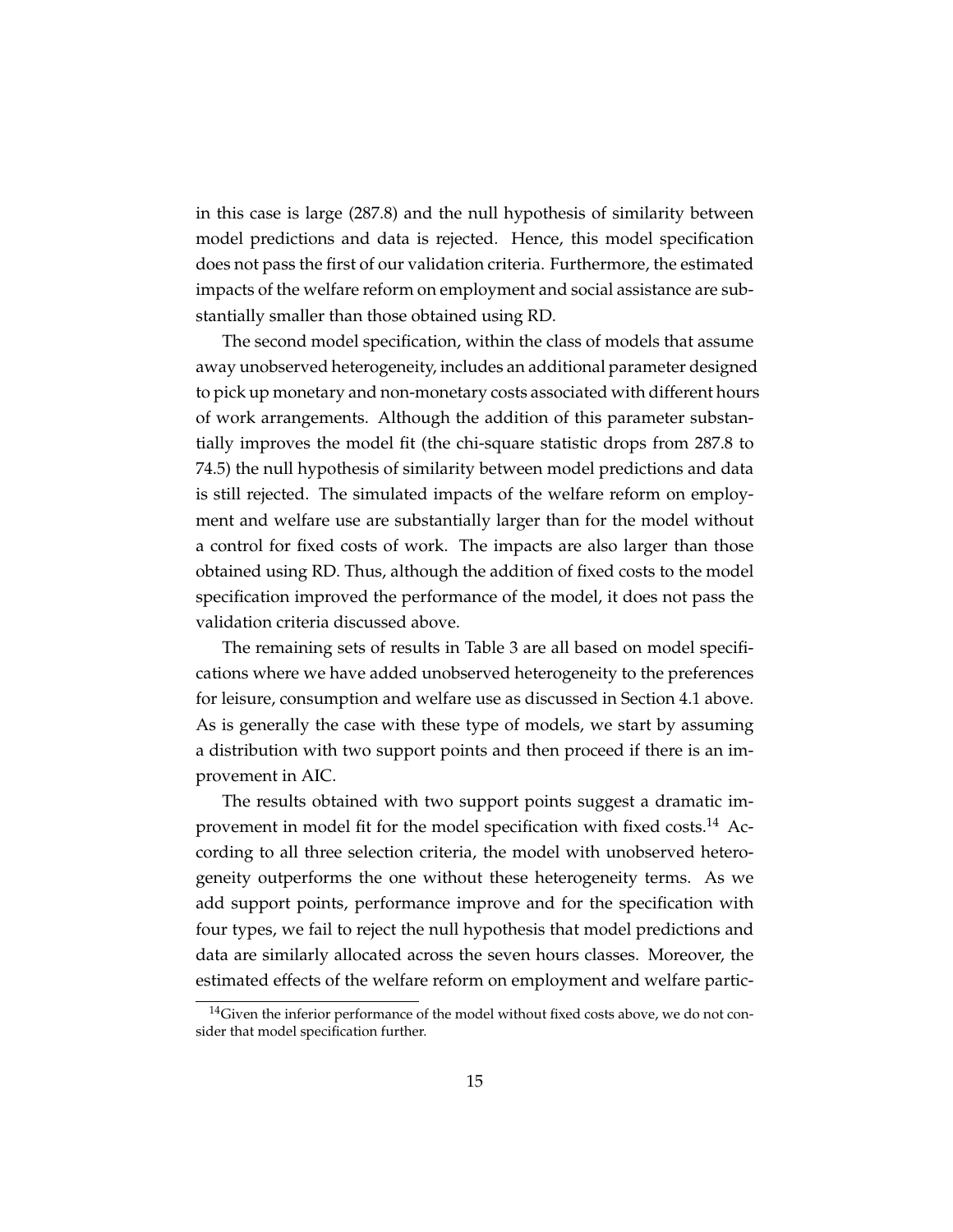ipation are close to those obtained using RD. The employment rate is predicted to decrease with 3.8 percentage points (compared to 4.1 using RD) while social assistance is predicted to increase with 3.6 percentage points (compared to 1.3 using RD). Further, annual hours of work are predicted to drop with 3.4 percentage points using our model and with 2.6 percentage points using RD.

The effects on both the employment and welfare participation rates are similar to those reported in Lemieux and Milligan (2008). Their RD estimates are 4.9 and 4.1 percentage points for employment and welfare, respectively. Hence, this model specification performs quite well, suggesting that it may be considered for evaluation of a range of benefit changes. The standard errors for both our RD estimates as well as for our model effects are however relatively large. The limited sample size is a likely reason for these inflated standard errors.

Finally, the AIC for the model with four support points is 3972. This is lower than the corresponding values for any of the models with fewer support points. Adding addional number of support points did not improve the model fit nor did it lower the AIC. Thus, using our validation criteria, we determined that the appropriate number of support points is four.<sup>15</sup>

To summarize, the model specifications that include unobserved heterogeneity in preferences for leisure, consumption and welfare and that also incorporate some measure of non-monetary and monetary costs associated with working provide estimated effects of the 1989 welfare reform that closely resembles the true effects, as estimated by RD on our sample and by Lemieux and Milligan (2008). In addition to this external validation, they also generate hours distributions that are similar to the observed distribution. It is perhaps remarkable, but certainly encouraging, how well this relatively simple model performs, especially given the large change in policy environment that the reform implied.

<sup>15</sup>Cameron and Taber (1998) also use AIC to estimate the number of support points in their Monte Carlo study of dynamic, discrete choice models.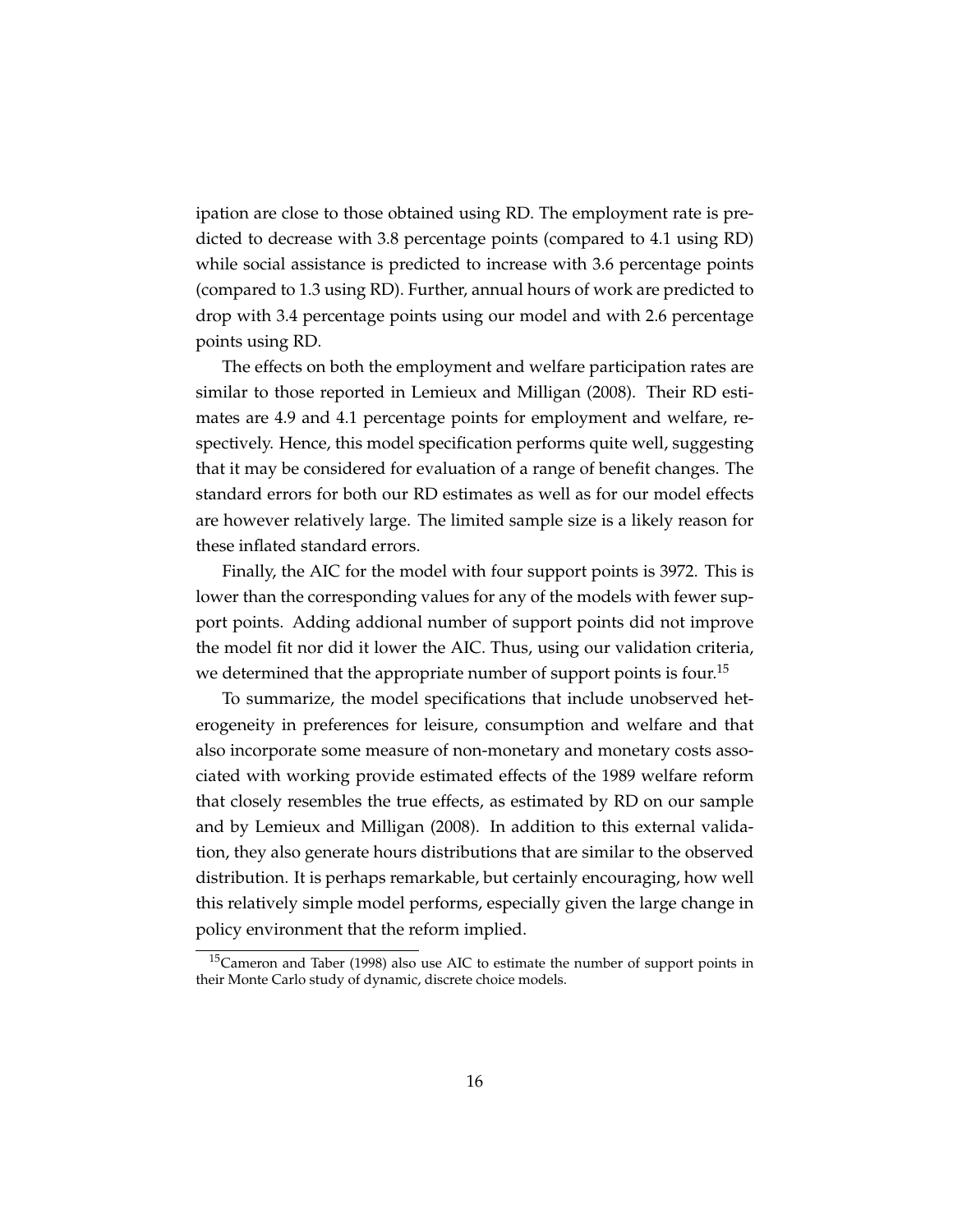#### **6.2 Heterogeneity in Responses to the Welfare Reform**

As noted above in Section 5.1, our sample includes both high school dropouts and high school graduates. However, we allow the preference parameters for consumption, leisure and welfare to depend on educational attainment and we can therefore obtain effects of the welfare reform separately for the two groups. This will enable us to compare our predicted responses to those reported in Lemieux and Milligan (2008) who used a sample of high school drop-outs.

In Table 4 we present estimated impacts of the reform for different groups using estimated behavioral parameters from a model that accounts for fixed costs of work and that assumes a four-support distribution for unobserved heterogeneity. For high school drop-outs, the reduction in the employment rate is 4.9 percentage points (or 7.7 percent). This figure is identical to that reported by Lemieux and Milligan (2008), providing additional support for the validity of our structural model. The predicted increase in social assistance use for high school drop-outs is 4.3 percentage points, which compares very favorable to the 4.1 point increase reported in Lemieux and Milligan (2008). Finally, the reform is predicted to reduce annual hours of work for this group by 43 hours which corresponds to a 3.7 percent reduction. We also note that all of the impact of the reform happens at the extensive margin (participation) instead of the intensive margin (hours of work conditional on working). Similar findings were reported in Lemieux and Milligan (2008).

Table 4 also shows the estimated effects of the reform for high school graduates and separately for natives and immigrants. The changes in labor supply and welfare use are smaller for high school graduates than for high school drop-outs. For example, the employment rate effect is about two thirds of that for high school drop-outs. It is also noteworthy that natives respond more to benefit changes than immigrants.

Finally, Table 4 shows the reform's impact on males located at different places in the distribution of net incomes. As expected, the effects are largest among those with lowest incomes (those in the first quartile). Moving up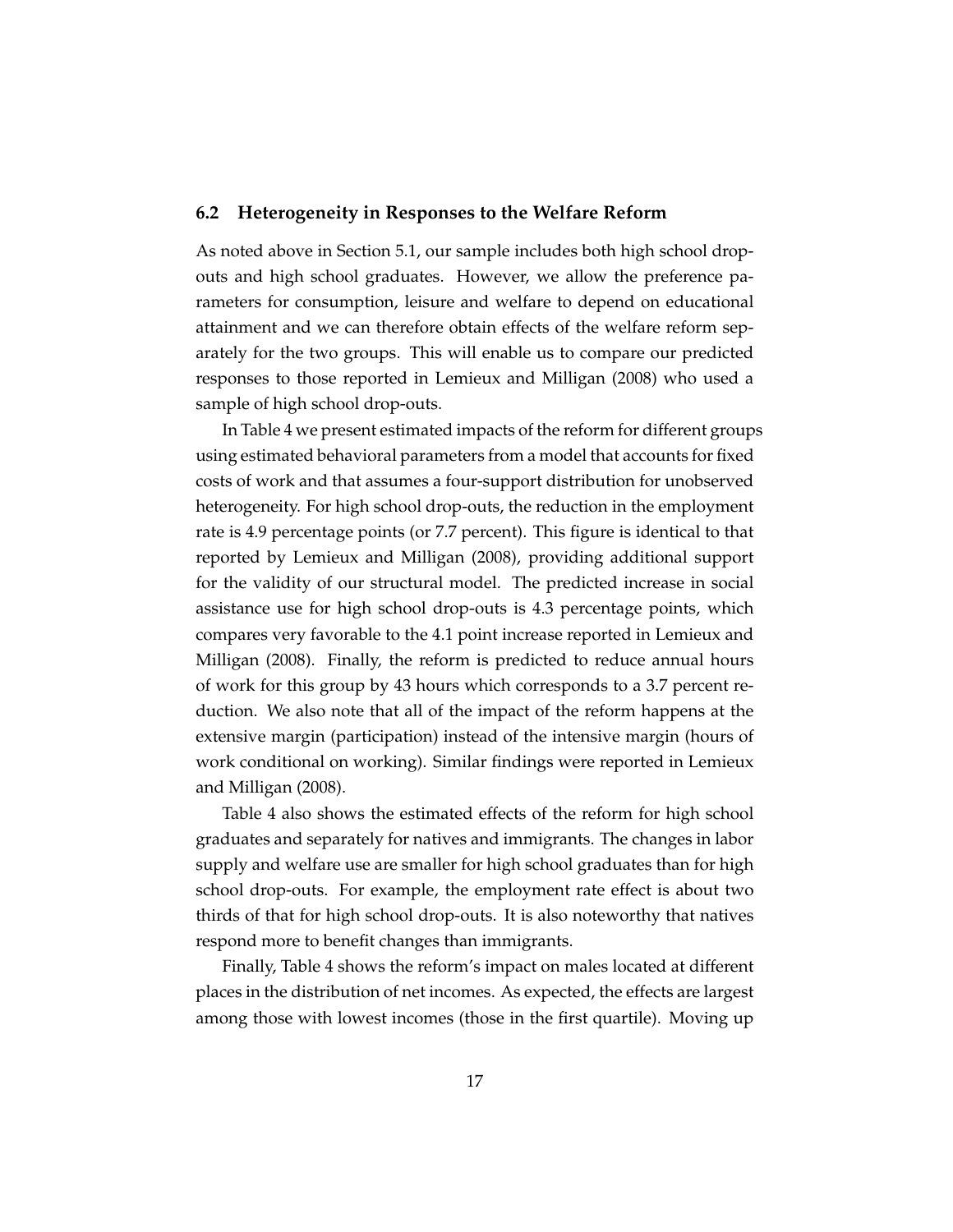the income distribution, the effects of the reform fade and among those in the top quartile, the benefit increase has no effect on either labor supply or welfare participation.

To summarize, the entries in Table 4 provide additional insights, beyond those obtained using Regression Discontinuity estimates, into the expected effects of a very large benefit increase for a portion of the population. In addition to provide support for our simple structural model of labor supply behavior, the results in Table 4 show how the reform will impact behavior among different groups in the population.

### **6.3 Labor Supply and Welfare Responses to Alternative Benefit Changes**

A major limitation of studies exploiting "natural" experiments is the inability of extrapolating the results to other policy changes. The responses estimated using RD methods apply to a particular welfare reform where benefits for those under the age of 30 increased with 175 percent. Not only are such policy changes extremely rare, they are also unlikely to provide substantive guidance to current policy makers as most modifications to important policy parameters are much smaller in magnitude. For example, our RD estimates cannot be used to infer how labor supply and welfare use would change if benefits would have increased with 50 percent instead of 175 percent. On the other hand, with estimated preference parameters from a structural labor supply model that has been validated, we can predict employment and welfare changes resulting from any change in benefit levels.

To illustrate how employment, welfare use and hours of work change as we change social assistance benefits, we have calculated percentage changes in these measures as we increase benefits by \$20 increments up to a total increase of \$300. The results are presented in Figure 2. As can be seen, the responses to benefit changes are highly non-linear. For example, for modest increases (\$60 or less per month), there are small increases in welfare use and small reductions in labor supply. However, an increase of \$100 per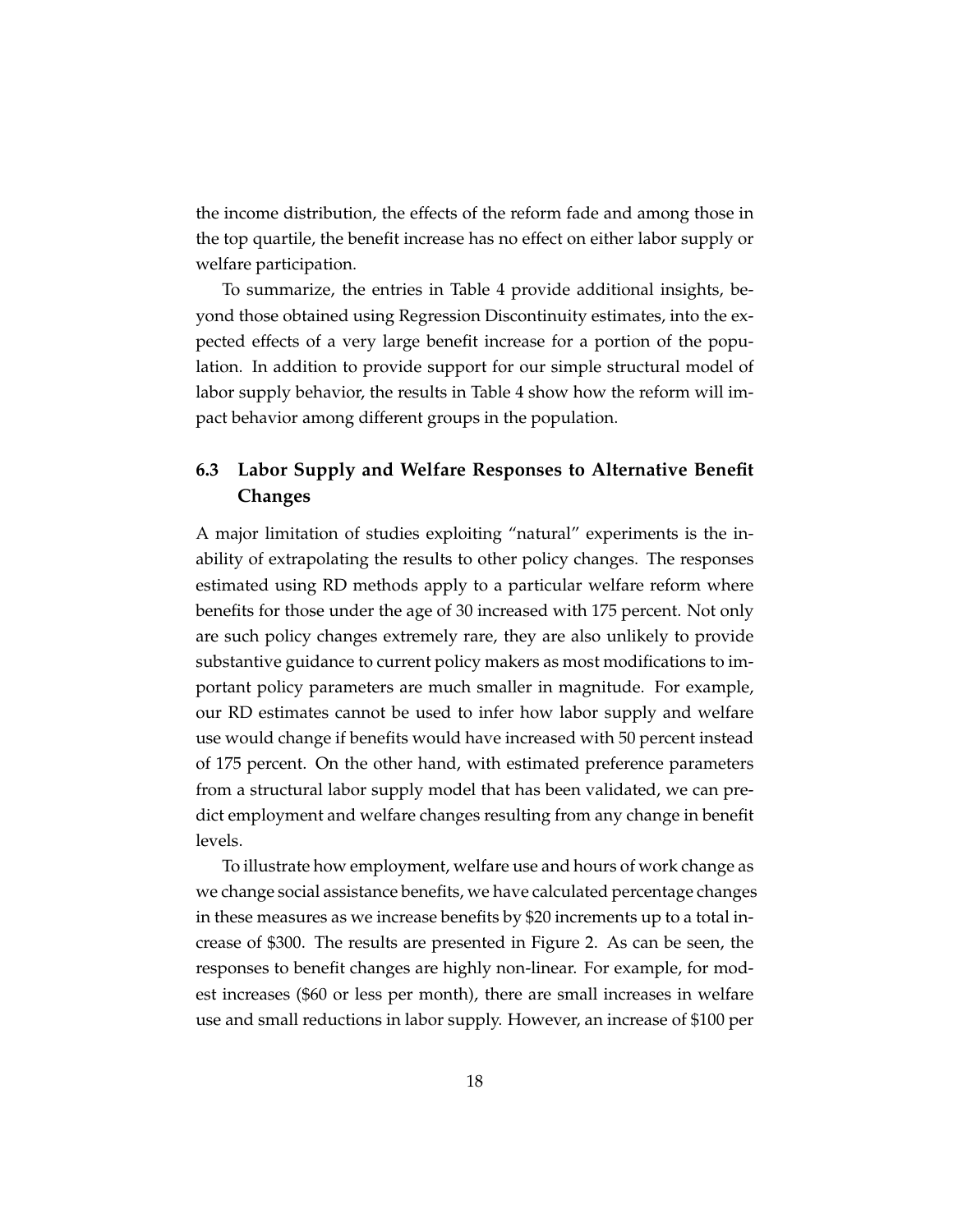month is predicted to increase welfare use by 2 percentage points as well as reduce employment by a similar magnitude.

### **7 Conclusions**

In this paper, we formulate and estimate a relatively simple economic model of labor supply and welfare participation. We then validate our model using a welfare reform that took place in the province of Quebec in 1989 and that implied a dramatic increase in welfare benefits for those under the age of 30. In particular, we compare our model predictions with those obtained using Regression Discontinuity methods. We explore different model specifications and document the importance of accounting for costs associated with work as well as unobserved heterogeneity in preferences. The results are encouraging. Our models predict employment reductions that are close to the Regression Discontinuity estimates.

We also illustrate the existence of heterogeneity in responses to the welfare reform. The changes in labor supply and welfare use are smaller for high school graduates than for high school drop-outs. Moreover, the effects are largest among those with lowest incomes. For those in the lowest quartile, the benefit increase is predicted to reduce employment by 18 percent and increase welfare use with 64 percent.

A major limitation of studies exploiting "natural" experiments is the inability of extrapolating the results to other policy changes. For example, our Regression Discontinuity estimates show responses to a welfare reform where benefits for those under the age of 30 increased with 175 percent. Not only are such policy changes extremely rare, they are also unlikely to provide substantive guidance to current policy makers as most modifications to important policy parameters are smaller in magnitude. However, with estimated preference parameters from a structural labor supply model, we can predict employment and welfare utilization changes resulting from any change in benefit levels.

We illustrate how employment, welfare use and hours of work change as we marginally increase social assistance benefits. The responses to these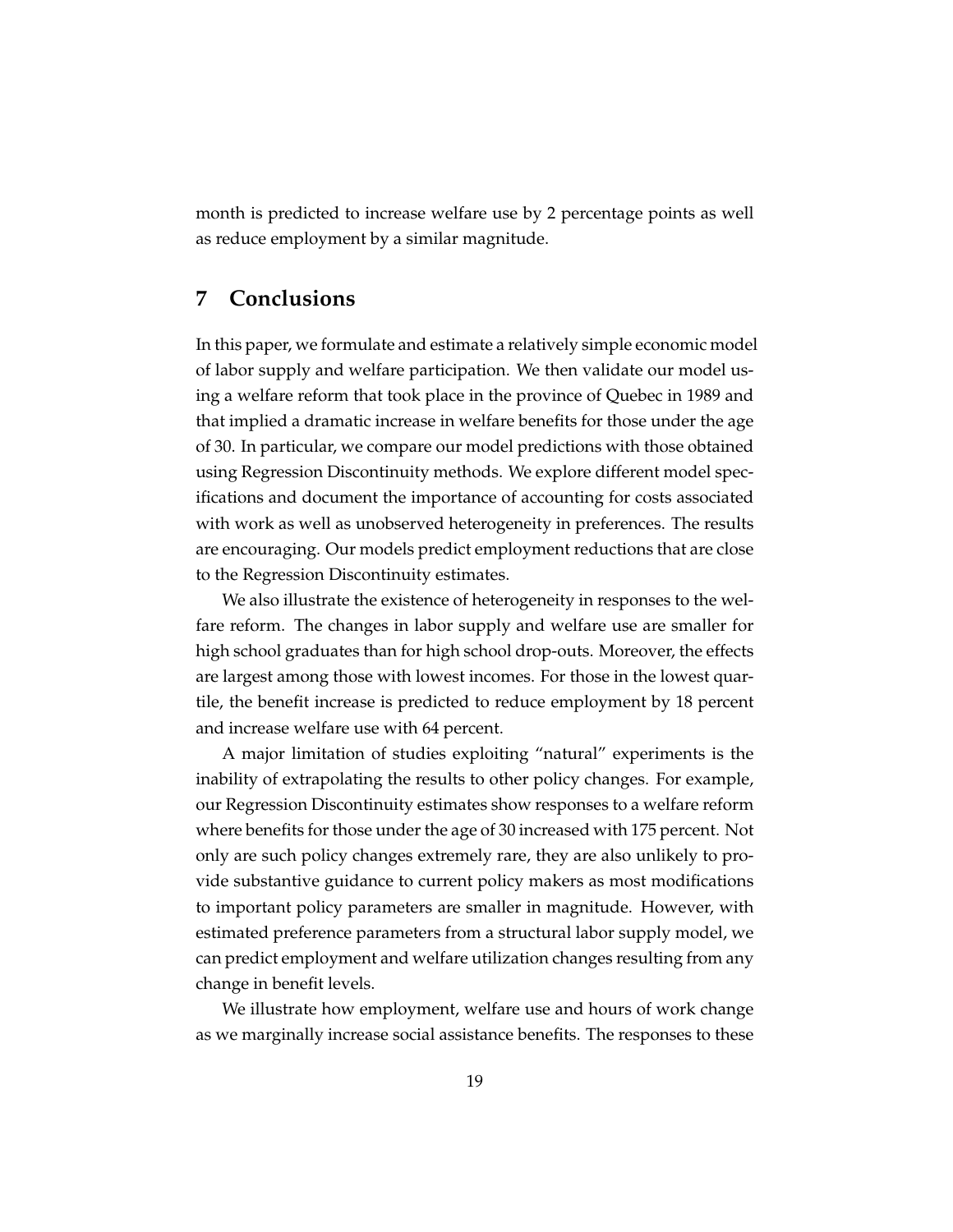benefit changes are highly non-linear. For modest increases (\$60 or less per month), there are small increases in welfare use and small reductions in labor supply. However, an increase of \$100 per month is predicted to increase welfare use by 2 percentage points as well as reduce employment by a similar magnitude. Thus, results from experiemental studies may only be of limited value when evaluating policy changes that differ from those used in the experiment.

### **References**

- [1] Aaberge R., J. Dagsik and S. Strom, 1999, "Labor Supply in Italy: An Empirical Analysis of Joint Household Decisions with Taxes and Quantity Constraints," *Journal of Applied Econometrics* 14, 403-22.
- [2] Blundell, R., A. Duncan, J. McCrae and C. Meghir, 2000, "Evaluating In-Work Benefit Reform: the Working Families Tax Credit in the UK," London: Institute for Fiscal Studies, working paper.
- [3] Cameron, S.V. and C.R. Taber, 1998, "Evaluation and Identification of Semi-parametric Maximum Likelihood Models of Dynamic Discrete Choice," Working paper, Department of Economics, Northwestern University.
- [4] Dickens, W. and S. Lundberg, 1985, "Hours Restrictions and Labor Supply," *International Economic Review* 34, 169-92.
- [5] Flood, L., J. Hansen and R. Wahlberg, 2004, Household Labor Supply and Welfare Participation in Sweden," *Journal of Human Resources* 39, 1008-32.
- [6] Fortin, B., G. Lacroix and S. Drolet, 2006, "Welfare Benefits and the Duration of Welfare Spells: Evidence from a Natural Experiment in Canada," *Journal of Public Economics* 88, 1495-1520.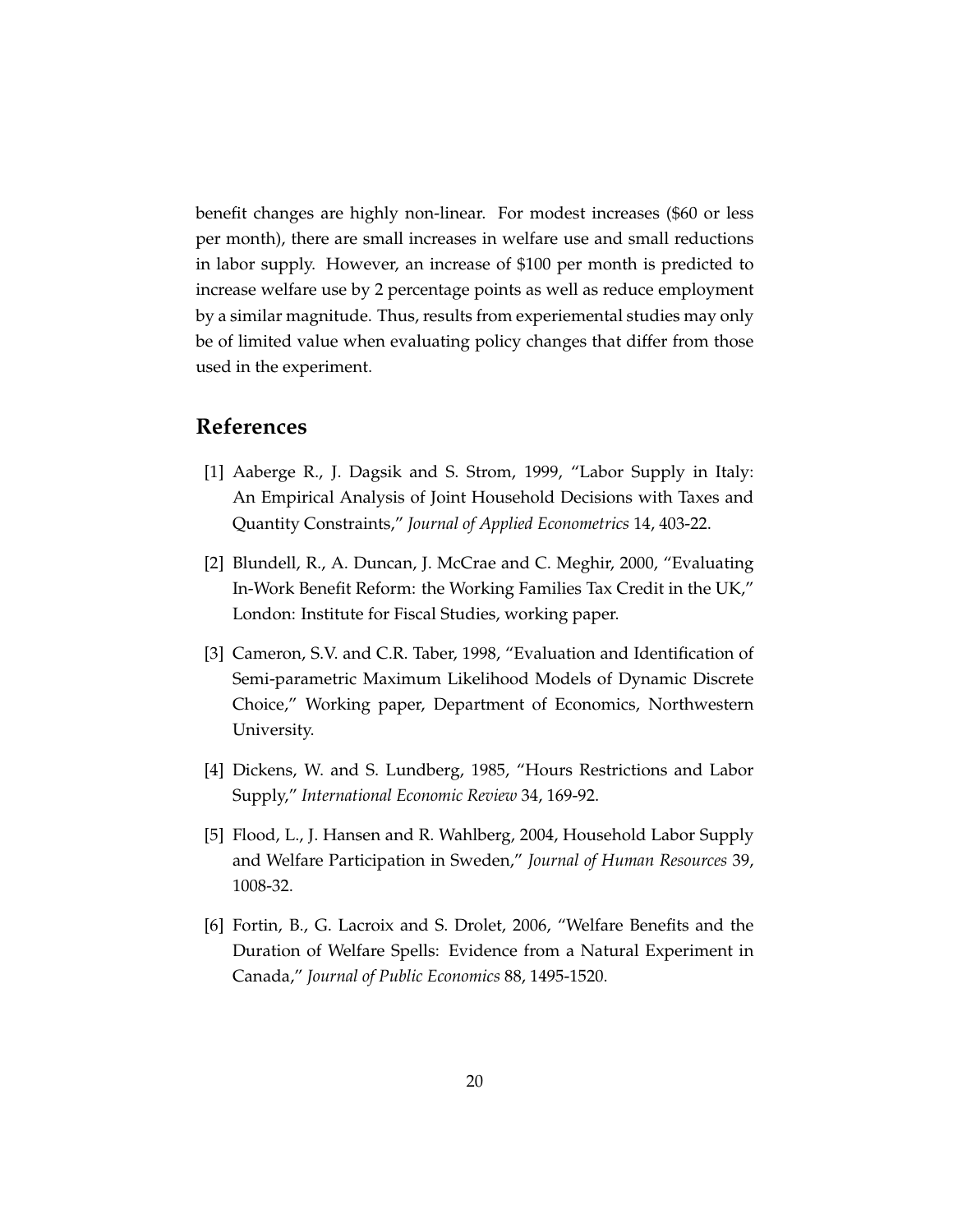- [7] Heckman J. and B. Singer, 1984, "A Method for Minimizing the Distributional Assumptions in Econometric Models for Duration Data," *Econometrica* 52, 271-320.
- [8] Hoynes, H., 1996, "Welfare Transfers in Two-parent Families: Labor Supply and Welfare Participation under AFDC\_UP," *Econometrica* 64, 295-332.
- [9] Keane, M. and K. Wolpin, 2007, "Exploring the Usefulness of a Non-Random Holdout Sample for Model Validation: Welfare Effects on Female Behavior," *International Economic Review* 48, 1351-78.
- [10] Lemieux, T. and K. Milligan, 2004, "Incentive Effects of Social Assistance: A Regression Discontinuity Approach," National Bureau of Economic Research, Working Paper No. 10541.
- [11] Lemieux, T. and K. Milligan, 2008, "Incentive Effects of Social Assistance: A Regression Discontinuity Approach," *Journal of Econometrics* 142, 807-28.
- [12] Lise, J., S. Seitz and J. Smith, 2005, "Equilibrium Policy Experiments and the Evaluation of Social Programs," Working Paper, Queen's University, Kingston, Canada.
- [13] MaCurdy, T., D. Green and H. Paarsch, 1990, "Assessing Empirical Approaches for Analyzing Taxes and Labor Supply," *Journal of Human Resources* 25, 415-90.
- [14] McFadden, D., 1977, "Demand Model estimation and Validation," Urban Travel Demand Forecasting Project, Phase 1, Final Report Series, Volume 5, Institute of Transportation Studies, University of California, Berkeley.
- [15] Milligan, K., 2008, Canadian Tax and Credit Simulator. Database, software and documentation, version 2008-1.
- [16] Moffitt, R., 1983, "An Economic Model of Welfare Stigma," *American Economic Review* 73, 1023-35.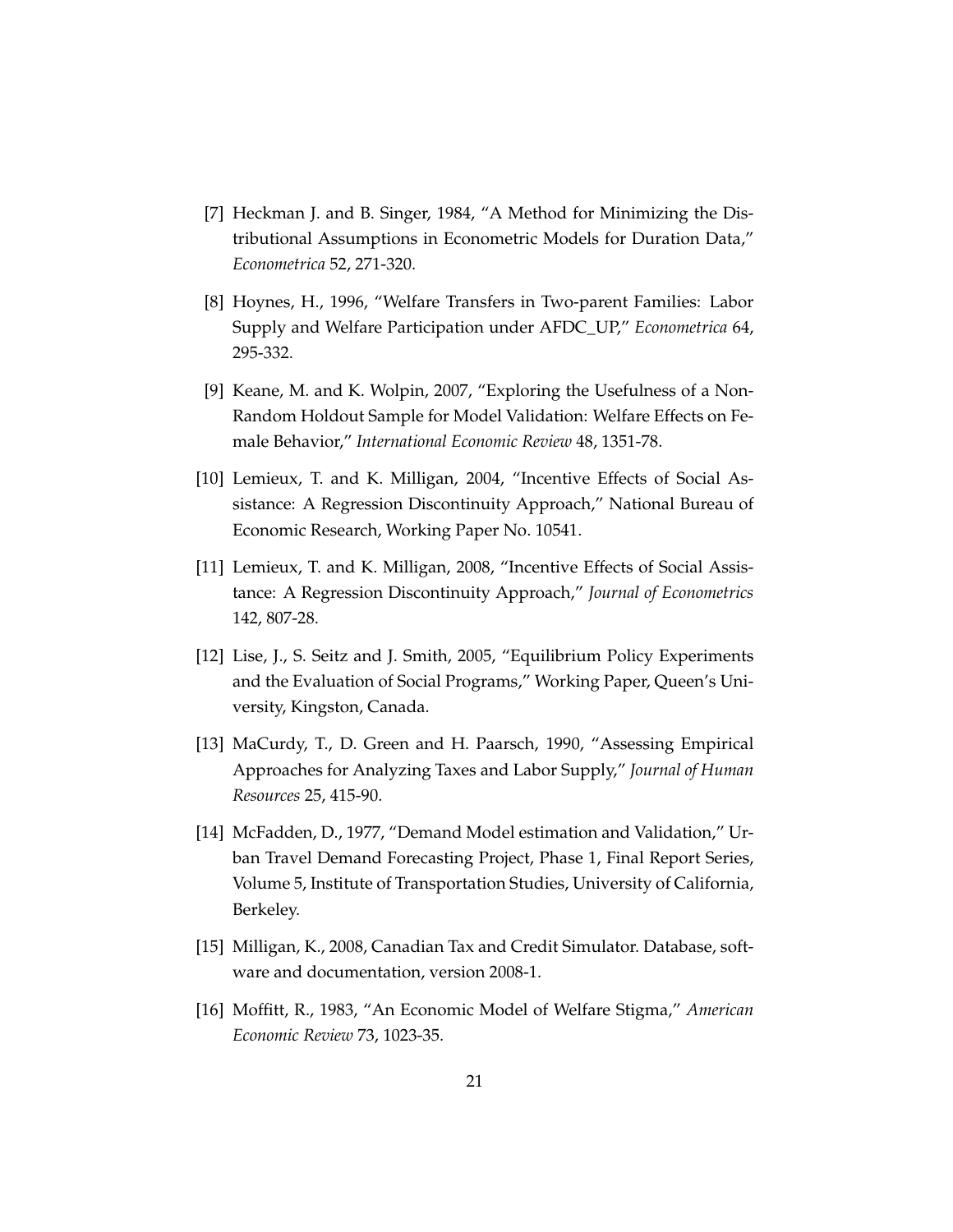- [17] Todd, P. and K. Wolpin, 2006, "Assessing the Impact of a School Subsidy Program in Mexico Using Experimental Data to Validate a Dynamic Behavioral Model of Child Schooling," *American Economic Review* 96, 1384-1417.
- [18] van Soest, A., 1995, "Structural Models of Family Labor Supply: A Discrete Choice Approach," *Journal of Human Resources* 30, 63-88.
- [19] van Soest, A. and M. Das, 2001, "Family Labor Supply and Proposed Tax Reforms in the Netherlands," *De Economist* 149, 191-218.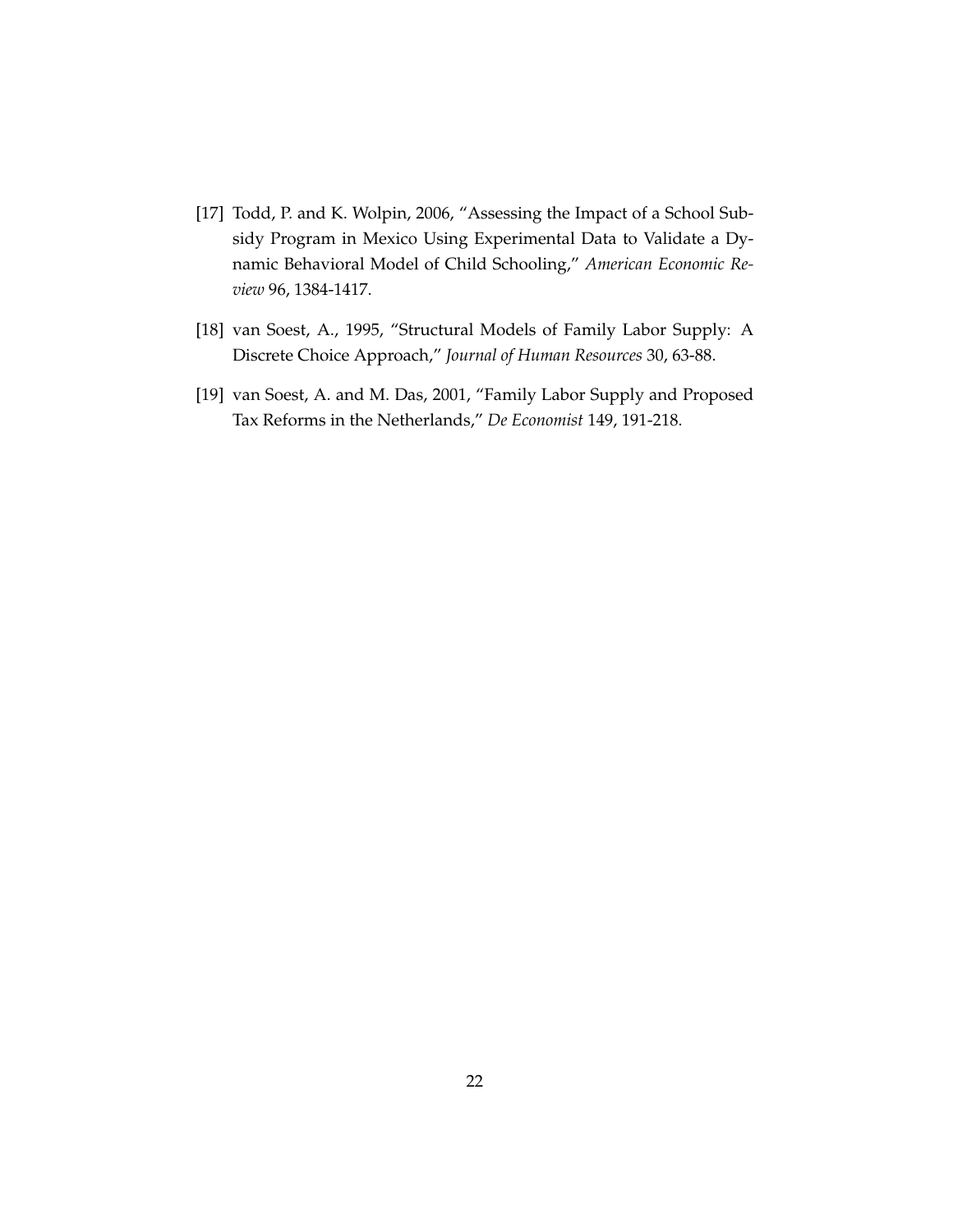### **Table 1.**

# **Employment and Social Assistance Rates**

### **in the 1986 Canadian Census**

|                              | <b>Employment Rate</b> | <b>Employment Rate</b> | Social Assistance |
|------------------------------|------------------------|------------------------|-------------------|
|                              | Last Year              | at Census Date         | Use               |
| <b>Full Sample</b>           | 0.785                  | 0.815                  | 0.153             |
| High School Drop-outs        | 0.607                  | 0.638                  | 0.252             |
| <b>High School Graduates</b> | 0.867                  | 0.897                  | 0.107             |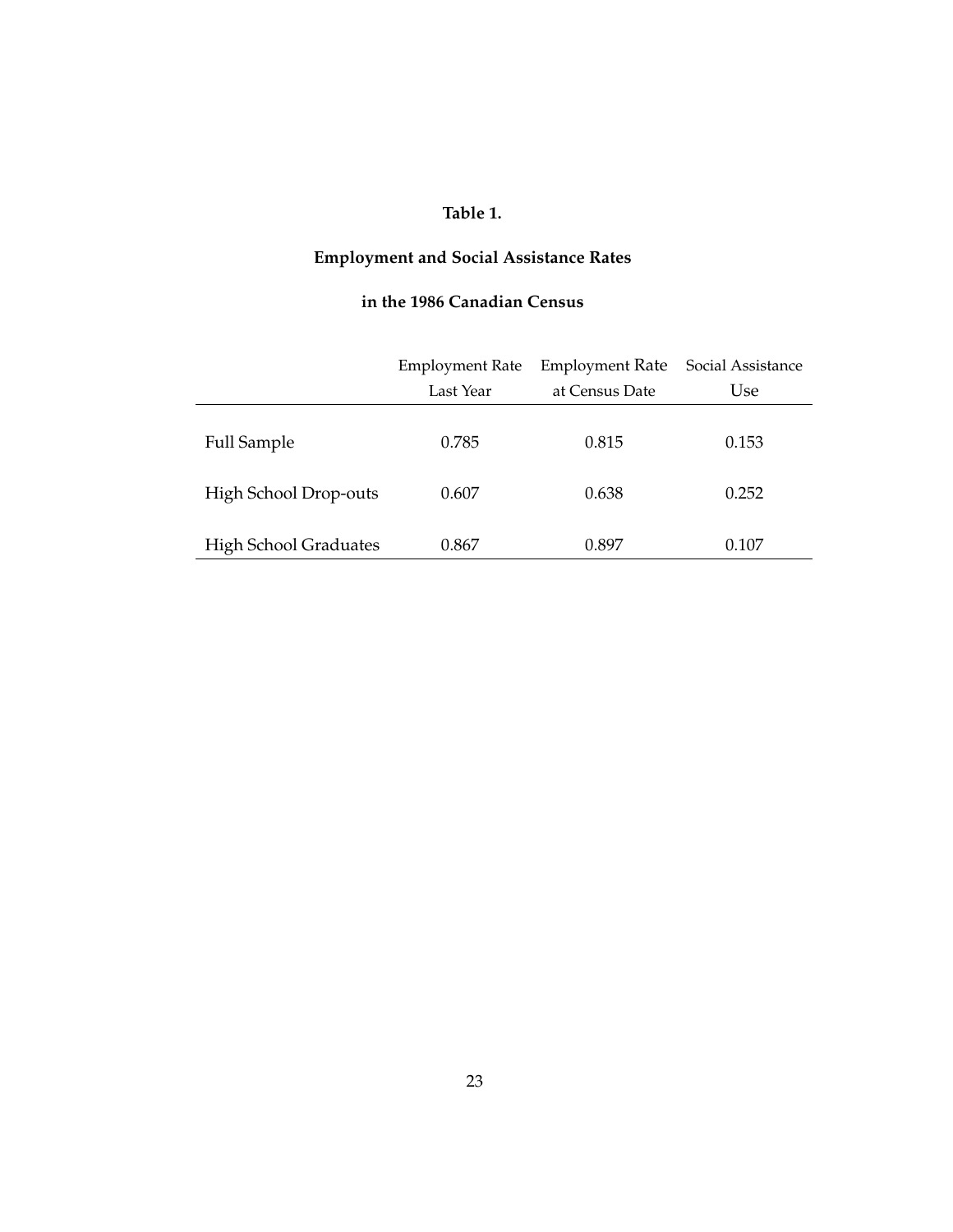## **Table 2.**

# **Sample Averages by Welfare Status**

| Variable               | No Welfare (st dev) |        | Welfare (st dev) |        |
|------------------------|---------------------|--------|------------------|--------|
|                        |                     |        |                  |        |
| Age                    | 29.6                | (5.2)  | 31.5             | (5.4)  |
| High School Graduate   | 0.72                | (0.45) | 0.48             | (0.50) |
| Immigrant              | 0.07                | (0.25) | 0.04             | (0.21) |
| Hours of Work          | 1,676               | (787)  | 254              | (636)  |
| Wage/hour              | 12.1                | (5.4)  | 11.2             | (2.2)  |
| <b>Employment Rate</b> | 0.90                | (0.3)  | 0.16             | (0.37) |
| Number of Observations | 876                 |        | 158              |        |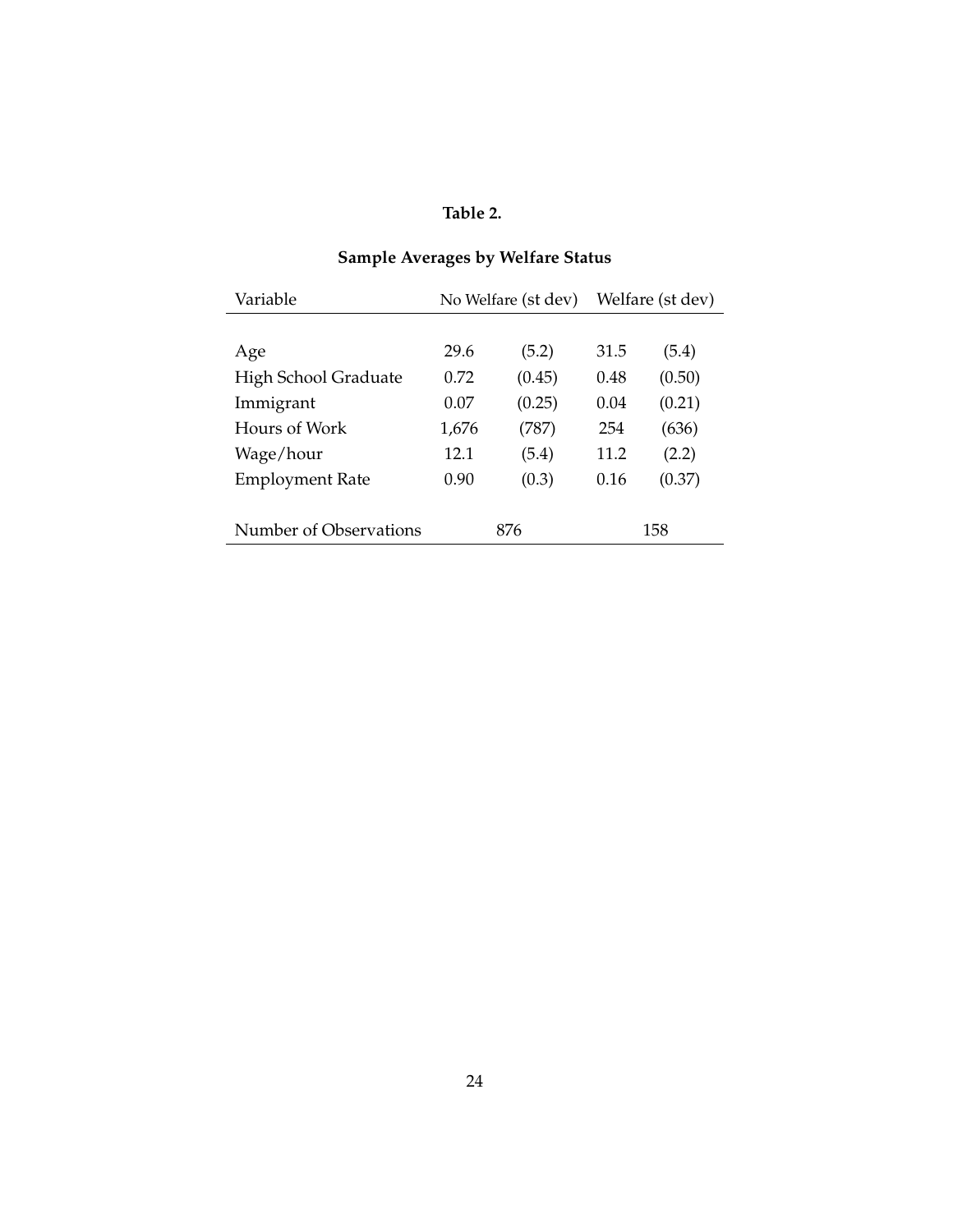|                               |               | Change in                      | Change in     | Change in                                                |      |
|-------------------------------|---------------|--------------------------------|---------------|----------------------------------------------------------|------|
|                               | Model         | Employment                     | Social        | Annual Hours                                             |      |
| Model                         | Ët            | Rate                           | Assistance    | of Work                                                  | AIC  |
| No Unobserved Heterogeneity   |               |                                |               |                                                          |      |
| No Fixed Cost                 | 287.8         | $-0.0004(0.037)$ 0.003 (0.062) |               | $-0.003(0.082)$                                          | 4723 |
| <b>Fixed Costs</b>            | 74.5          | $-0.100(0.300)$                | 0.110(0.312)  | $-0.001(0.290)$                                          | 4007 |
|                               |               |                                |               |                                                          |      |
| With Unobserved Heterogeneity |               |                                |               |                                                          |      |
| Two Supports                  | 25.1          | $-0.077(0.267)$                | 0.074(0.262)  | 0.076(0.290)                                             | 3881 |
| Three Supports                | $16.4$<br>9.3 | $-0.051(0.221)$                | 0.047(0.212)  | 0.054(0.253)                                             | 3866 |
| Four Supports                 |               | $-0.038(0.191)$                | 1.036 (0.186) | 0.034(0.183)                                             | 3833 |
| Five Supports                 | 61.1          | $-0.037(0.188)$                | 0.035 (0.183) | 0.044(0.237)                                             | 3888 |
|                               |               |                                |               |                                                          |      |
| Regression Discontinuity      |               |                                |               | N.A. $-0.041(0.073)$ $0.013(0.061)$ $-0.026(0.151)$ N.A. |      |
|                               |               |                                |               |                                                          |      |

| Table 3. | Estimated Reactions to the Welfare Reform (standard errors in paranthesis) |
|----------|----------------------------------------------------------------------------|
|----------|----------------------------------------------------------------------------|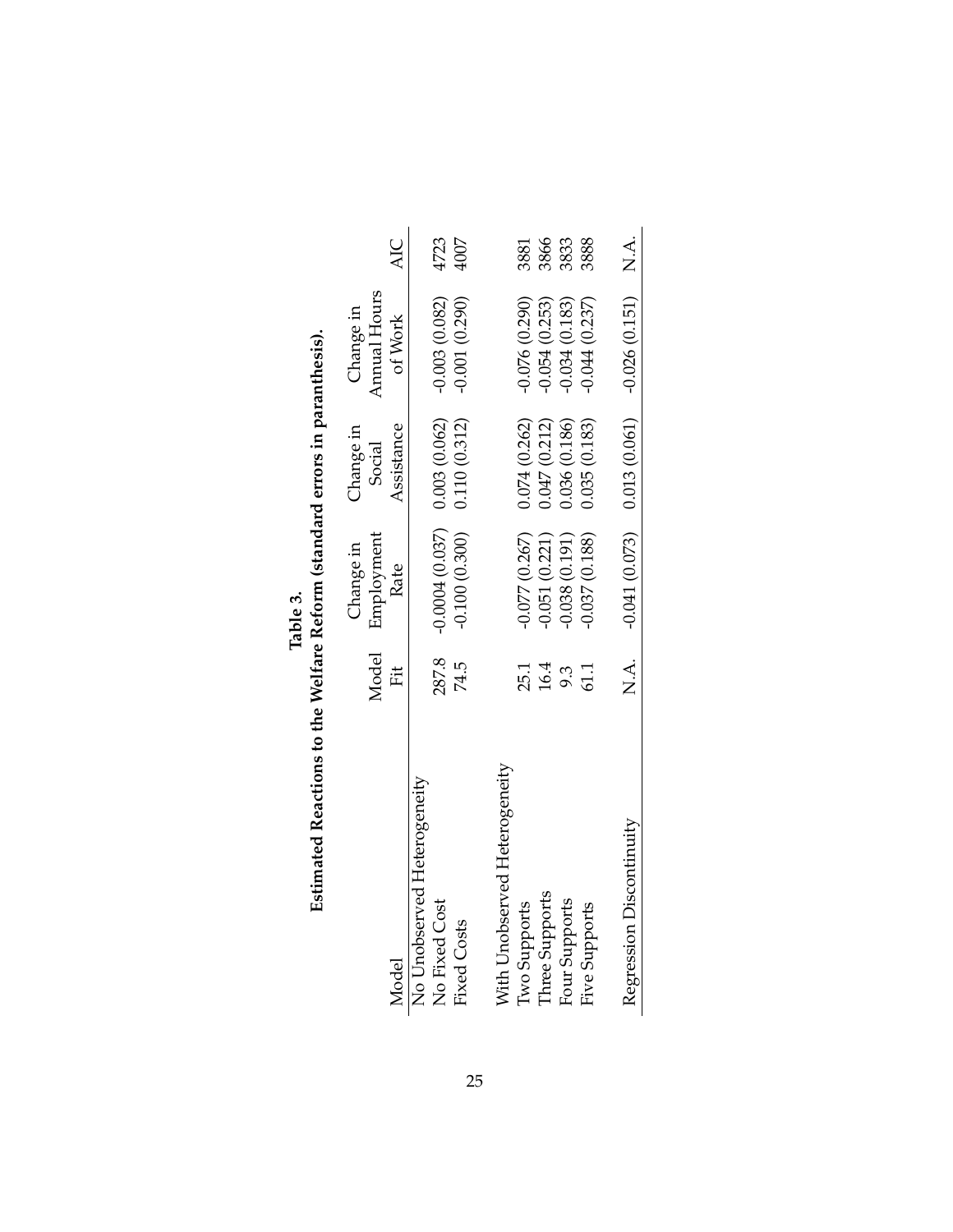|                                                                                               | Estimated Reactions to the Welfare Reform Among Different Groups<br>Table 4. |                                |                                   |
|-----------------------------------------------------------------------------------------------|------------------------------------------------------------------------------|--------------------------------|-----------------------------------|
| Group                                                                                         | Employment Rate<br>Change in                                                 | Social Assistance<br>Change in | Annual Hours of Work<br>Change in |
| High school drop-outs                                                                         | $-0.049$ $(-7.7\%)$                                                          | $0.043(17.3\%)$                | $-0.043(-3.7\%)$                  |
| High school graduates                                                                         | $-0.033(-3.8\%)$                                                             | $0.033(28.9\%)$                | $-0.030(-1.8%)$                   |
| Natives                                                                                       | $-0.039(-5.0\%)$                                                             | $0.037(23.8\%)$                | $-0.036(-2.4\%)$                  |
| Immigrants                                                                                    | $-0.015(-2.0\%)$                                                             | $0.015(14.3\%)$                | $-0.012(-0.8\%)$                  |
| Respondents in the:                                                                           |                                                                              |                                |                                   |
| First Quartile of the net                                                                     | $-0.143(-18.0\%)$                                                            | $0.138(63.6\%)$                | $-0.134(-10.9\%)$                 |
| income distribution                                                                           |                                                                              |                                |                                   |
| Second Quartile of the net                                                                    | $-0.014(-1.5%)$                                                              | $0.019(36.4\%)$                | $-0.008(-0.4\%)$                  |
| income distribution                                                                           |                                                                              |                                |                                   |
| Third Quartile of the net                                                                     | $-0.005(-0.5\%)$                                                             | $0.005(50.0\%)$                | $-0.004(-0.2\%)$                  |
| income distribution                                                                           |                                                                              |                                |                                   |
| Fourth Quartile of the net                                                                    |                                                                              | $\subset$                      |                                   |
| income distribution                                                                           |                                                                              |                                |                                   |
| tione ware obtained using estimates from the preferred specification (unobserved beterogeneit |                                                                              |                                |                                   |

| obtained using estimates from the pretered specification (unobserved heterogeneity (tour<br>י באת האת המשוב בסיפור המונח היה ביני היה המשוב המונח המונח המונח המונח המונח המונח המונח המונח המונח המונח המ |                                                                                                            |
|------------------------------------------------------------------------------------------------------------------------------------------------------------------------------------------------------------|------------------------------------------------------------------------------------------------------------|
|                                                                                                                                                                                                            |                                                                                                            |
|                                                                                                                                                                                                            | ;<br>?                                                                                                     |
| אס אספרומר זווסיי<br>בני בשבים ב                                                                                                                                                                           | and hand the land<br>֧֧֖֧֧֧֧֧֧֧֧֧֧֧֧֧֧֦֧֧֧֛֛֧֧֧֧֧֧֧֚֚֚֚֚֚֚֚֚֚֚֚֚֚֚֚֚֚֚֚֚֚֚֚֚֝֝֝֟֓֝֟֓֝֬֝֓֝֓֝֬֝֬֜֜֜֜֝֬֜<br>j |

26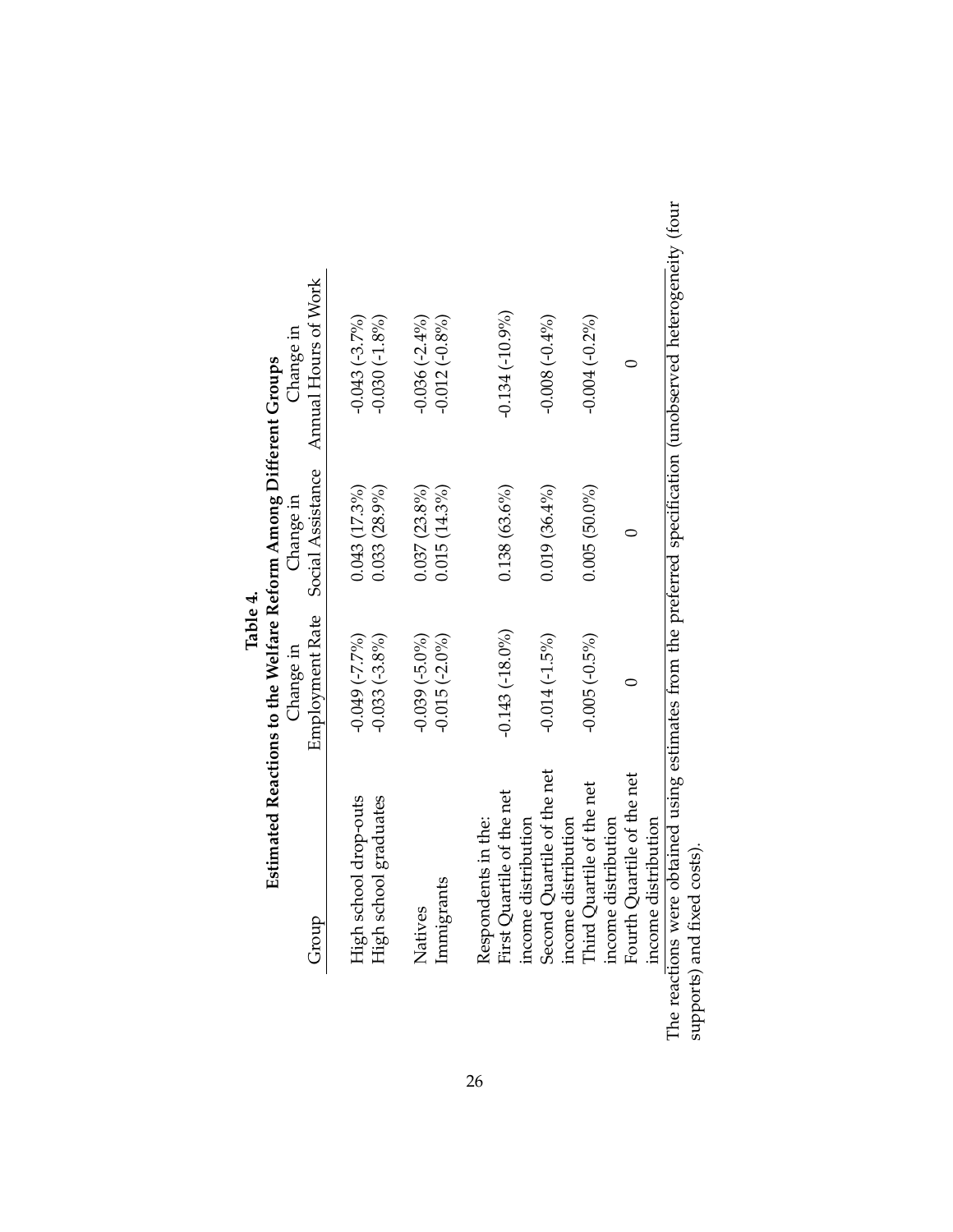### **Table 5.**

### **In-sample Model Fit**

| Hours                     | Data | Model |
|---------------------------|------|-------|
|                           |      |       |
| 0                         | 21.5 | 21.5  |
| $0 < hours < = 500$       | 1.0  | 0.7   |
| $500 < hours < = 1,000$   | 8.6  | 8.2   |
| $1,000 < hours < = 1,500$ | 7.5  | 7.7   |
| $1,500 < hours < = 2,000$ | 23.9 | 21.6  |
| $2,000 < hours < = 2,500$ | 31.0 | 31.7  |
| 2,500 < hours             | 6.6  | 8.6   |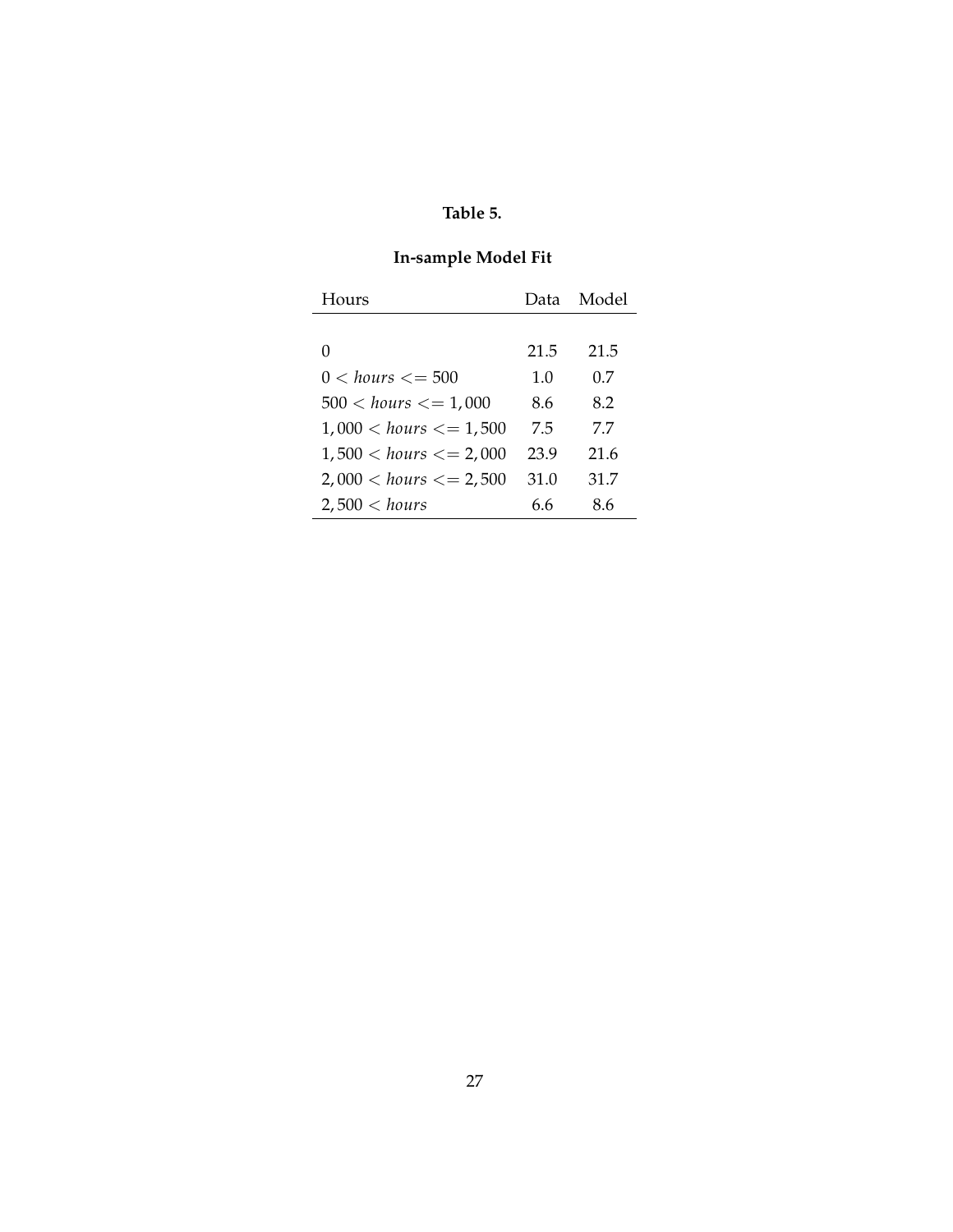### **Table 6.**

### **Estimated Parameters of the Preferred Model (specification with unobserved heterogeneity (four supports) and fixed costs of work)**

| Parameters                 | Estimates | Std Err | T-Stat  |
|----------------------------|-----------|---------|---------|
| Preference for Leisure     |           |         |         |
| $\beta_L (age)$            | $-0.06$   | 0.08    | $-0.83$ |
| $\beta_L$ (highschool)     | $-3.15$   | 0.83    | $-3.78$ |
| $\beta_L$ (immigrant)      | 2.40      | 1.61    | 1.49    |
| $\theta_{L1}$              | 13.21     | 10.23   | 1.29    |
| $\theta_{L2}$              | 19.45     | 7.64    | 2.55    |
| $\theta_{L3}$              | 59.33     | 6.48    | 9.15    |
| $\theta_{IA}$              | $-0.26$   | 17.10   | $-0.01$ |
| Preference for Consumption |           |         |         |
| $\beta_{NI}(age)$          | 0.02      | 0.02    | 1.24    |
| $\beta_{NI}(high school)$  | 0.09      | 0.11    | 0.81    |
| $\beta_{NI}(immigrant)$    | 0.09      | 0.15    | 0.61    |
| $\theta_{N I1}$            | $-17.54$  | 8.47    | $-2.07$ |
| $\theta_{NI2}$             | $-15.25$  | 8.00    | $-1.91$ |
| $\theta_{NI3}$             | $-5.69$   | 4.28    | $-1.33$ |
| $\theta_{NI4}$             | $-8.90$   | 25.33   | $-0.35$ |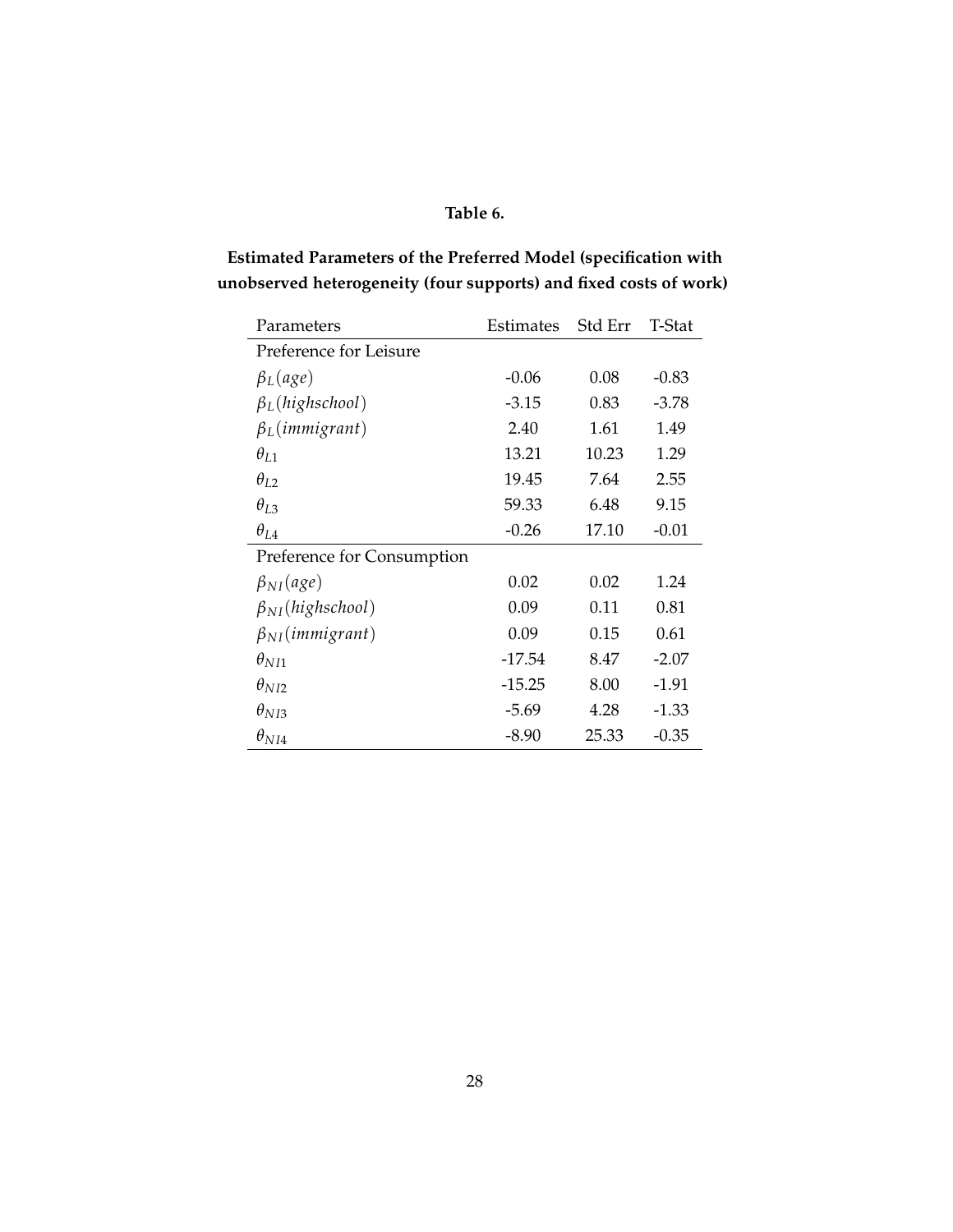### **Table 6.**

### **Continued**

| Parameters                      | Estimates | Std Err | T-Stat  |
|---------------------------------|-----------|---------|---------|
| Preference for Welfare          |           |         |         |
| $\beta_{SA}(age)$               | $-0.003$  | 0.05    | $-0.06$ |
| $\beta_{SA}(high school)$       | 0.50      | 0.40    | 1.25    |
| $\beta_{SA}(immigrant)$         | 1.13      | 0.82    | 1.38    |
| $\theta_{SA1}$                  | 1.06      | 1.56    | 0.68    |
| $\theta_{S A2}$                 | 16.86     | 3.78    | 4.46    |
| $\theta_{S A3}$                 | 2.01      | 1.41    | 1.43    |
| $\theta_{SA4}$                  | 14.47     | 3.72    | 3.88    |
| <b>Other Utility Parameters</b> |           |         |         |
| $\beta_{NIsq}$                  | $-0.53$   | 0.29    | $-1.84$ |
| $\beta_{Lsq}$                   | $-30.73$  | 5.49    | $-5.60$ |
| $\beta_{NIL}$                   | 3.74      | 2.00    | 1.87    |
| FC                              | 19.87     | 6.18    | 3.21    |
| Other                           |           |         |         |
| p1                              | $-0.56$   | 0.21    | $-2.72$ |
| p2                              | 0.03      | 0.34    | 0.08    |
| p3                              | $-0.05$   | 0.24    | $-0.21$ |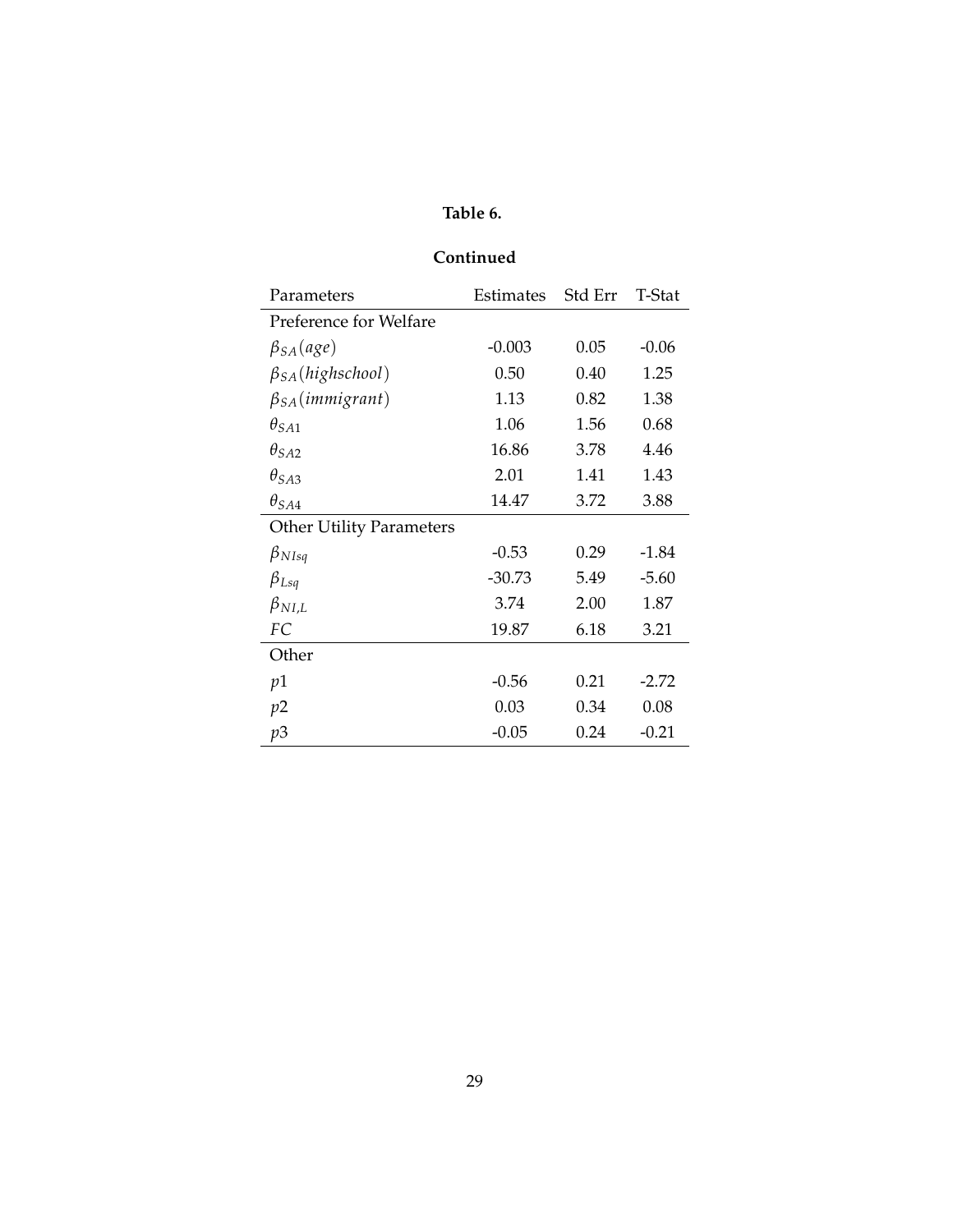

**Figure 1. Federal and Provincial(Quebec) Marginal Income Tax Rates**